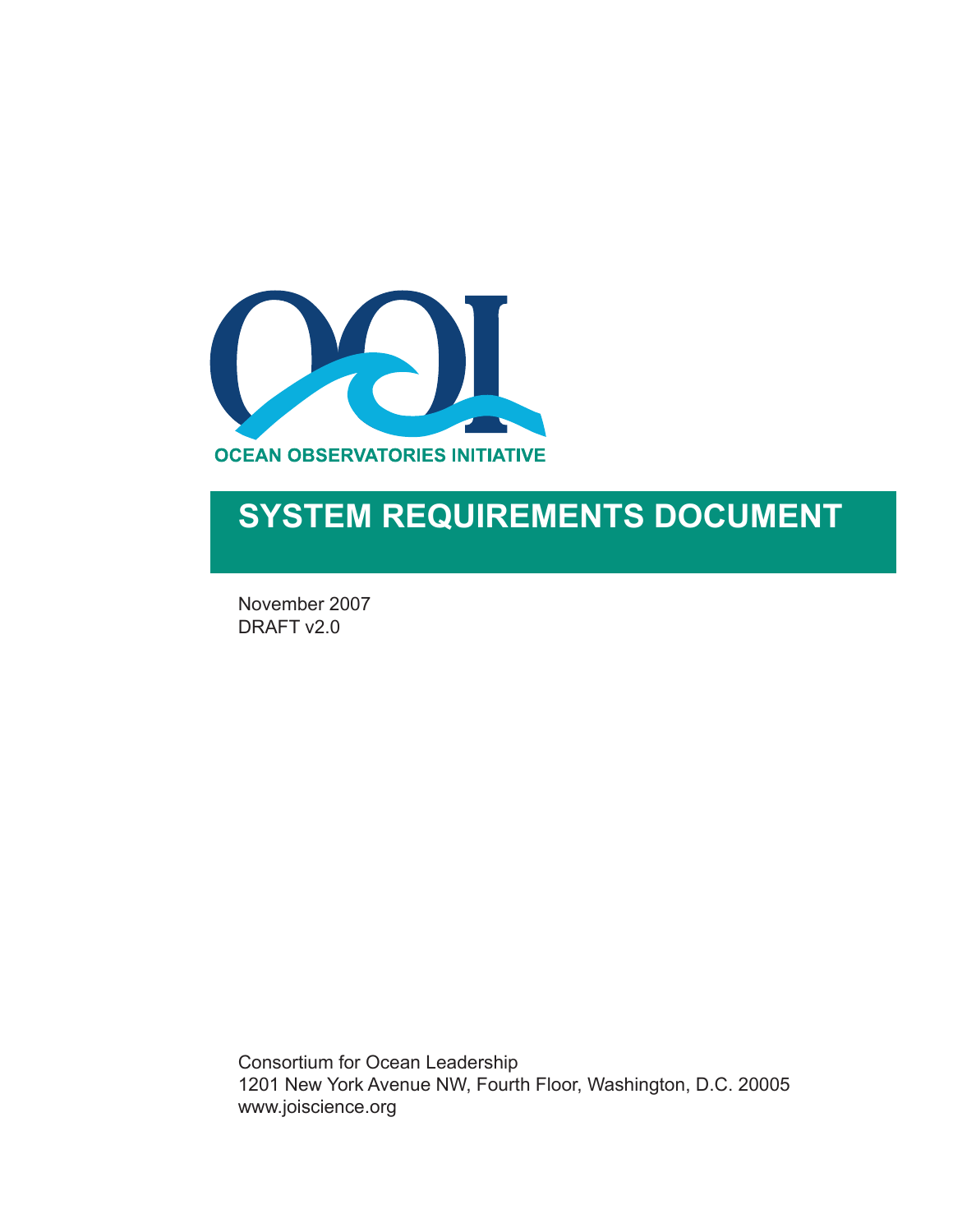## **Table of Contents**

| 1. |       |                                                      |
|----|-------|------------------------------------------------------|
|    | 1.1   |                                                      |
|    | 1.2   |                                                      |
|    | 1.3   |                                                      |
|    | 1.4   |                                                      |
|    | 1,4.1 |                                                      |
|    | 1.4.2 |                                                      |
|    | 1.4.3 |                                                      |
|    | 1.5   |                                                      |
| 2. |       | <b>OOI System Requirements .</b> 5                   |
|    | 2.1   |                                                      |
| 3. |       | Integrating Systems and Sub-Systems 9                |
|    | 3.1   |                                                      |
|    | 3.2   | Cyberinfrastructure (CI) Operating Infrastructure 10 |
|    | 3.3   | Cyberinfrastructure (CI) Services Infrastructure 11  |
|    | 3.4   |                                                      |
|    | 3.5   |                                                      |
|    |       |                                                      |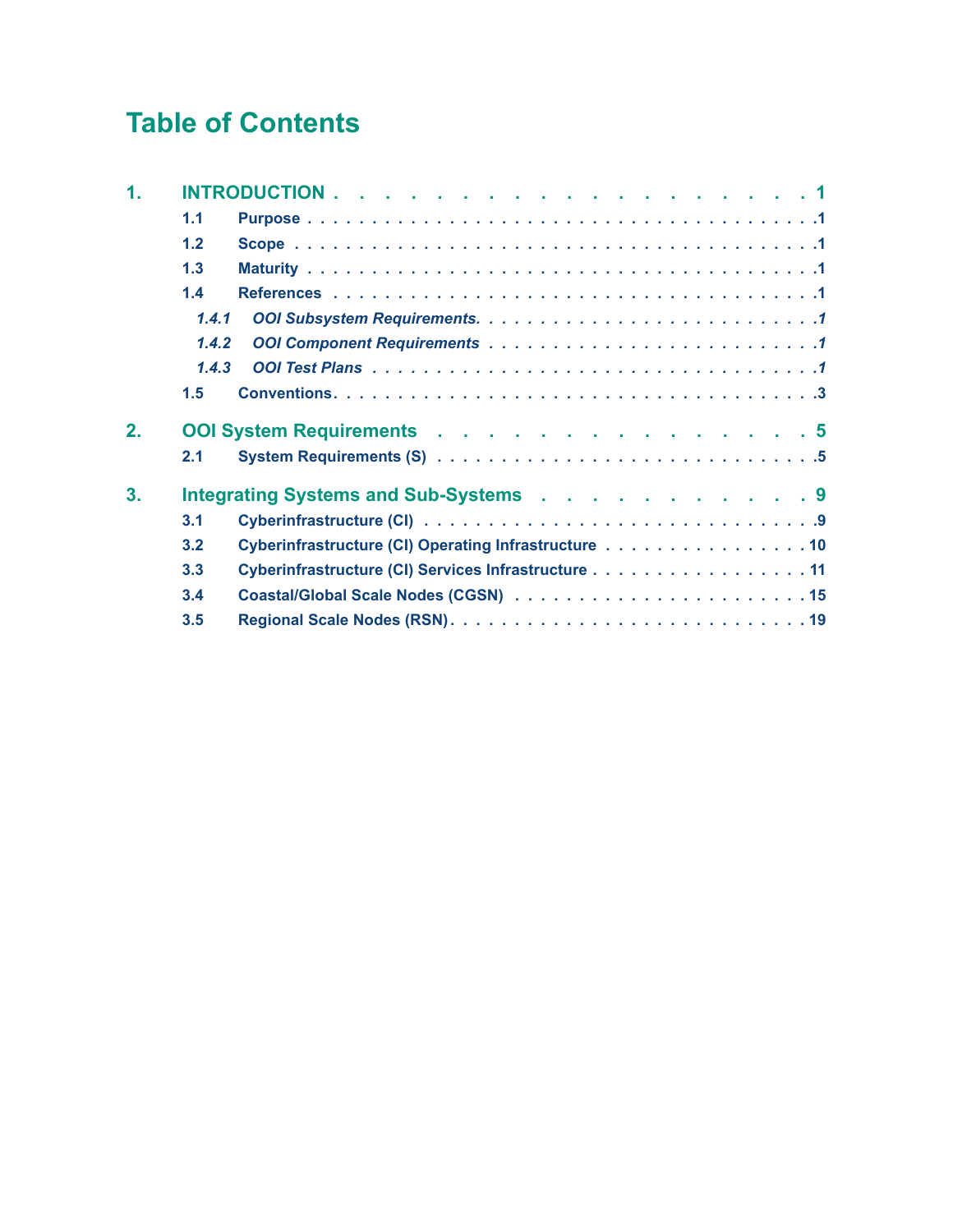## **1. INTRODUCTION**

### **1.1 Purpose**

The *OOI System Requirements Document* (SRD) contains the system requirements for the Ocean Observatories Initiative (OOI) program. These requirements were derived from an iterative development process to define the system needed to satisfy the requirements in the *OOI Science User Requirements* (SUR) document. This document captures the top-level requirements and the lowerlevel requirements for the entire OOI system. The overarching system requirements are divided into general requirements and then all the "ilities" requirements needed to deliver a robust system that has an extended lifetime operating in the harsh marine environment.

### **1.2 Scope**

This document defines the OOI System Requirements at a sufficient level of detail to support the development of a preliminary network design. The intent is that these requirements clearly specify the needs of the users of the system, but do not specify (or restrict) the design approach. System requirements development for OOI has occurred over approximately a four-year period. A series of conceptual designs were completed that helped the science community understand the impact of the various science requirements. The OOI Conceptual Network Design was finalized based on science ideas proposed in the request-for-assistance (RFA) proposals that were ranked highly. The science drivers captured in the SUR document trace down to a particular site what sensors are needed to perform the science. These requirements will be maintained in a DOORS (dynamic object oriented requirements system) database and will be linked to the subsystems requirements document during the next phase of the OOI development.

### **1.3 Maturity**

At the Preliminary Design Phase both the SUR and the System Requirements have been developed and form the basis for the OOI Preliminary Network Design. As the program enters into the detailed engineering design phase the subsystem and component level requirements and the corresponding test documentation will be completed.

### **1.4 References**

The following list of documents will be prepared based on the SRD.

#### *1.4.1 OOI Subsystem Requirements*

The *OOI Subsystem Requirements* are derived from the SRD and provides the subsystems design requirements (including sub-system block diagrams).

#### *1.4.2 OOI Component Requirements*

The OOI Component Requirements are derived from the SRD and OOI Subsystem Requirements and provides the component qualification requirements.

#### *1.4.3 OOI Test Plans*

The OOI Test Plans are derived from the all of requirements documents and provide the following:

- Component Test Plan
- Subsystem Test Plan
- System Test Plan
- Acceptance Test Plan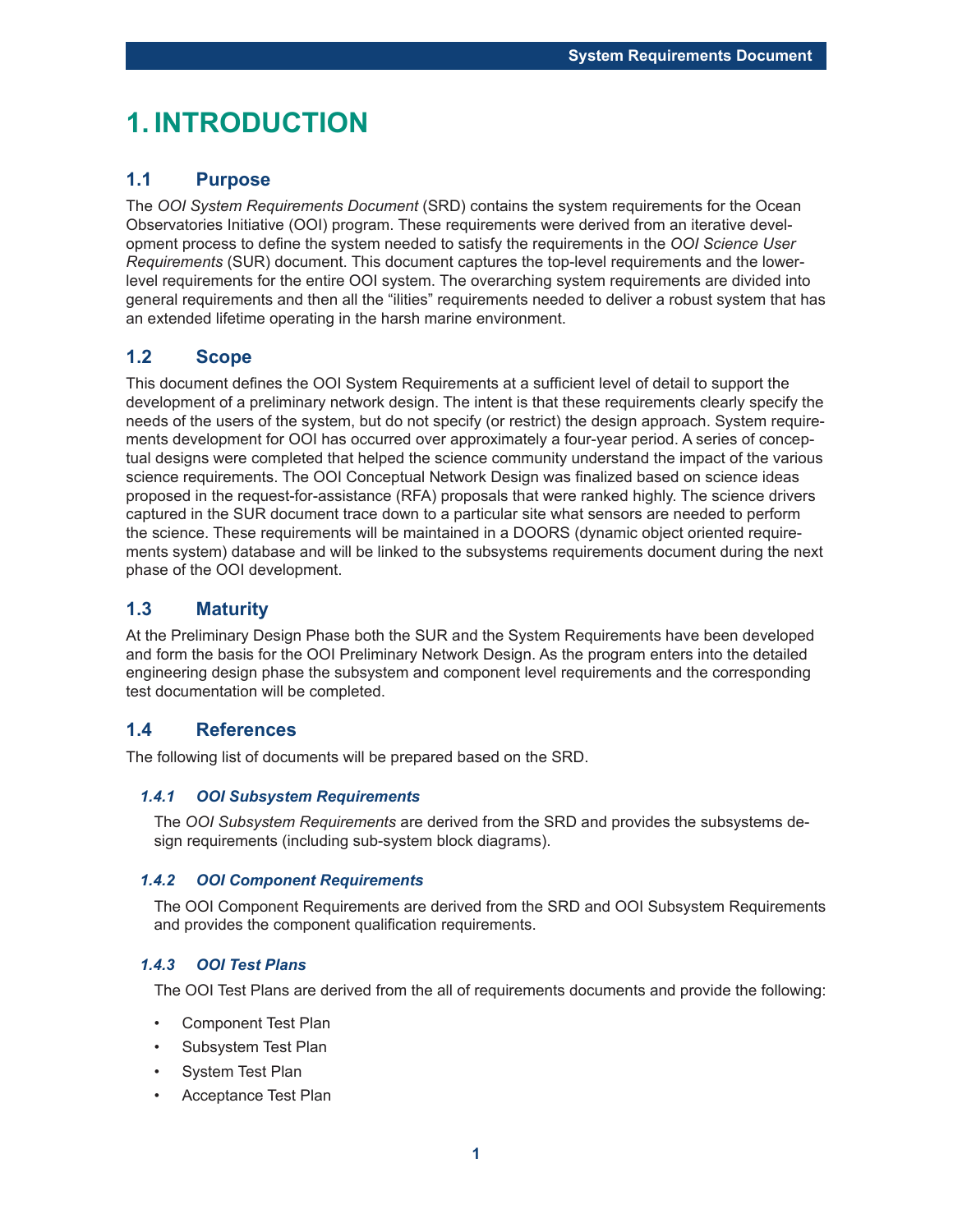The figure below shows the systems engineering requirements development and system testing V-Model. To manage complexity, development is undertaken in levels, with requirements playing a role at each level. Fundamental to the V-Model are the relationships between layers of requirements, the more detailed ones supporting the more detailed engineering phases. The requirements form the basis of the test program that will be accomplished from the component through the system level.

Traceability enables the traversal of related requirements, for instance, from the original science user requirements through system requirements, and into design and implementation. The traceability is intended to provide:

- How requirements are satisfied
- How requirements are tested
- The impact of changing requirements
- The impact of test failure

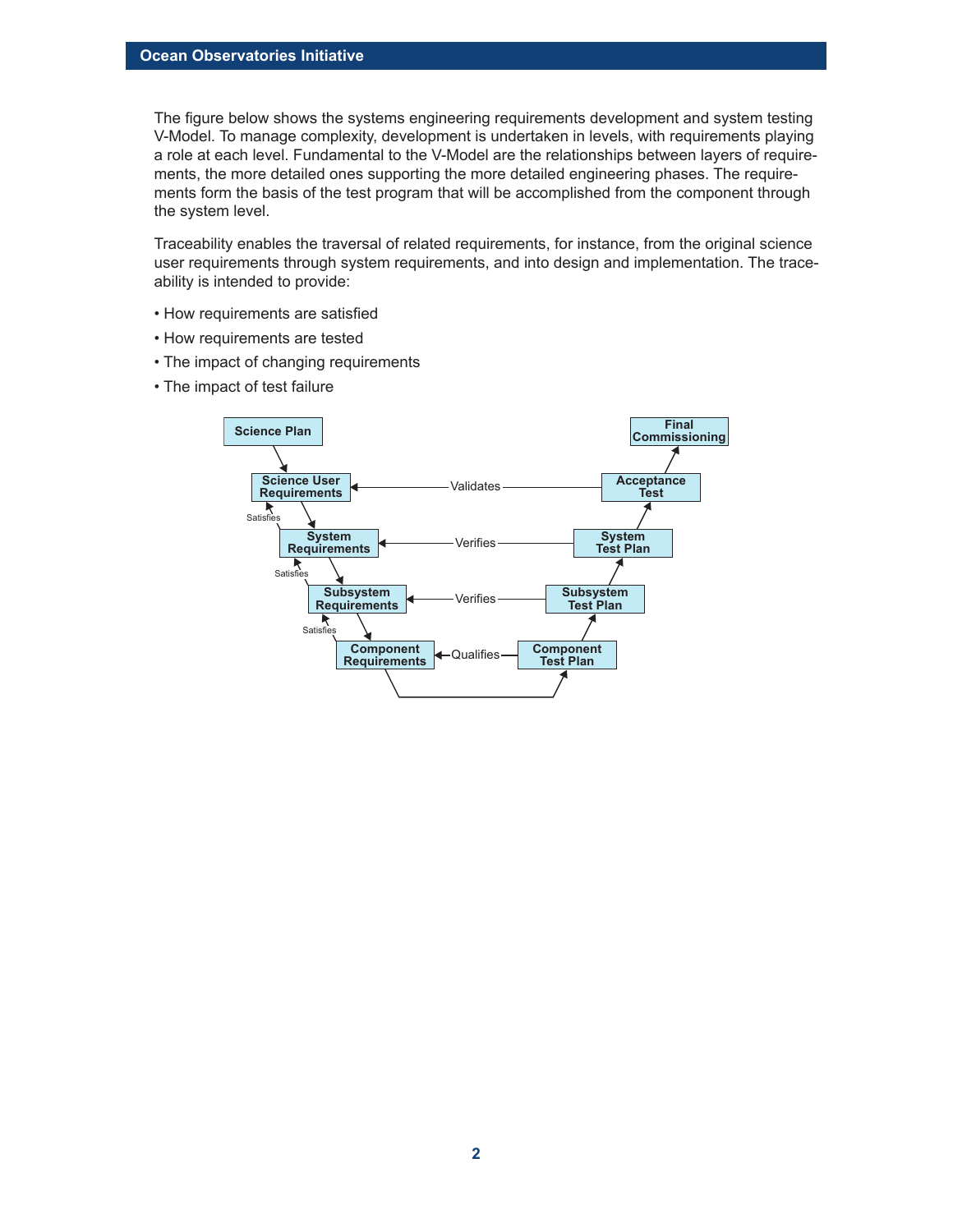### **1.5 Conventions**

### *Section / Sub-Section Names*

| <b>Section Name</b>       | <b>Code</b> | <b>Sub-Section Name</b>                      | <b>Code</b>  |
|---------------------------|-------------|----------------------------------------------|--------------|
| System                    | S           | <b>System Science</b>                        | S            |
|                           |             | System Approach                              | <b>SA</b>    |
|                           |             | Environment                                  | <b>EN</b>    |
|                           |             | <b>Cost Effectiveness</b>                    | <b>CE</b>    |
|                           |             | Open Design                                  | OD           |
|                           |             | <b>Support Services</b>                      | SS           |
|                           |             | <b>Instruments General</b>                   | IN           |
|                           |             | Interoperability                             | T            |
|                           |             | Expandability                                | E            |
|                           |             | Maintainability                              | M            |
|                           |             | Reliability                                  | R            |
| <b>Section/Level Name</b> | <b>Code</b> | <b>Sub-Level Name</b>                        | <b>Code</b>  |
| Cyberinfrastructure       | <b>CI</b>   | <b>Design Principles</b>                     | PD.          |
|                           |             | "illities"                                   | PI           |
|                           |             | <b>Cost Effectiveness</b>                    | <b>CE</b>    |
|                           |             | <b>Operating Communications</b>              | OC           |
|                           |             | <b>Operating Mediation</b>                   | <b>OM</b>    |
|                           |             | <b>Operating Governance Security</b>         | <b>OS</b>    |
|                           |             | <b>Operating Governance Policy Framework</b> | <b>OP</b>    |
|                           |             | Services Infrastructure Identity Management  | $\mathbf{H}$ |
|                           |             | Services Infrastructure Policy Management    | IP           |
|                           |             | Resource Management - Characterization       | <b>IRC</b>   |
|                           |             | Resource Management - Discovery              | <b>IRD</b>   |
|                           |             | RM Notification/Publications/Subscription    | <b>IRP</b>   |
|                           |             | <b>RM Persistence</b>                        | <b>IRE</b>   |
|                           |             | RM Top Level Resource Utilization            | <b>IRU</b>   |
|                           |             | RM Management Process                        | <b>IRW</b>   |
|                           |             | <b>Resource Collaboration Management</b>     | <b>IS</b>    |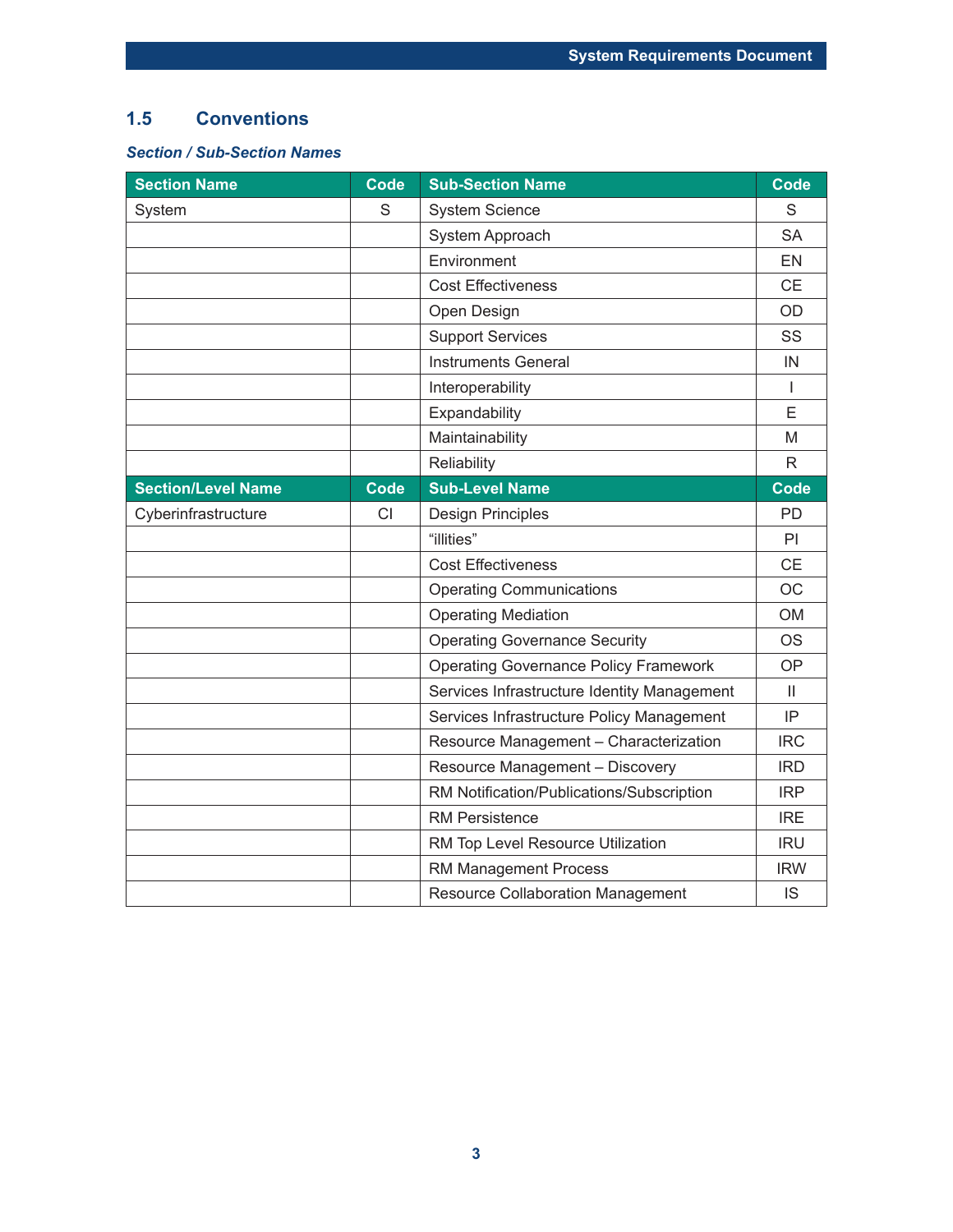| <b>Section/Level Name</b>   | <b>Code</b> | <b>Sub-Level Name</b>                    | <b>Code</b>  |
|-----------------------------|-------------|------------------------------------------|--------------|
| Coastal/Global              | <b>CGSN</b> | General                                  | G            |
|                             |             | <b>Power Network</b>                     | <b>PN</b>    |
|                             |             | <b>Data Communications Network</b>       | <b>CN</b>    |
|                             |             | <b>Resource Time Distribution</b>        | <b>TD</b>    |
|                             |             | <b>Observatory Control</b>               | <b>OC</b>    |
|                             |             | Data Quality Control and Calibration     | <b>DCCC</b>  |
|                             |             | Resource Science Instrument Interface    | SII          |
|                             |             | Security                                 | S            |
|                             |             | <b>Community Instruments/Experiments</b> | <b>CIE</b>   |
|                             |             | Operations                               | O            |
|                             |             | Reliability                              | R.           |
|                             |             | Environment                              |              |
|                             |             |                                          | E            |
| <b>Section/Level Name</b>   | Code        | <b>Sub-Level Name</b>                    | <b>Code</b>  |
| <b>Regional Scale Nodes</b> | <b>RSN</b>  | General                                  | G            |
|                             |             | <b>Power Network</b>                     | <b>PN</b>    |
|                             |             | <b>Data Communication Network</b>        | <b>CN</b>    |
|                             |             | <b>Resource Time Distribution</b>        | <b>TD</b>    |
|                             |             | <b>Observatory Control</b>               | <b>OC</b>    |
|                             |             | Instrument Interface                     | $\mathbf{H}$ |
|                             |             | Security                                 | S            |
|                             |             | Operations                               | O            |
|                             |             | Reliability                              | <b>RE</b>    |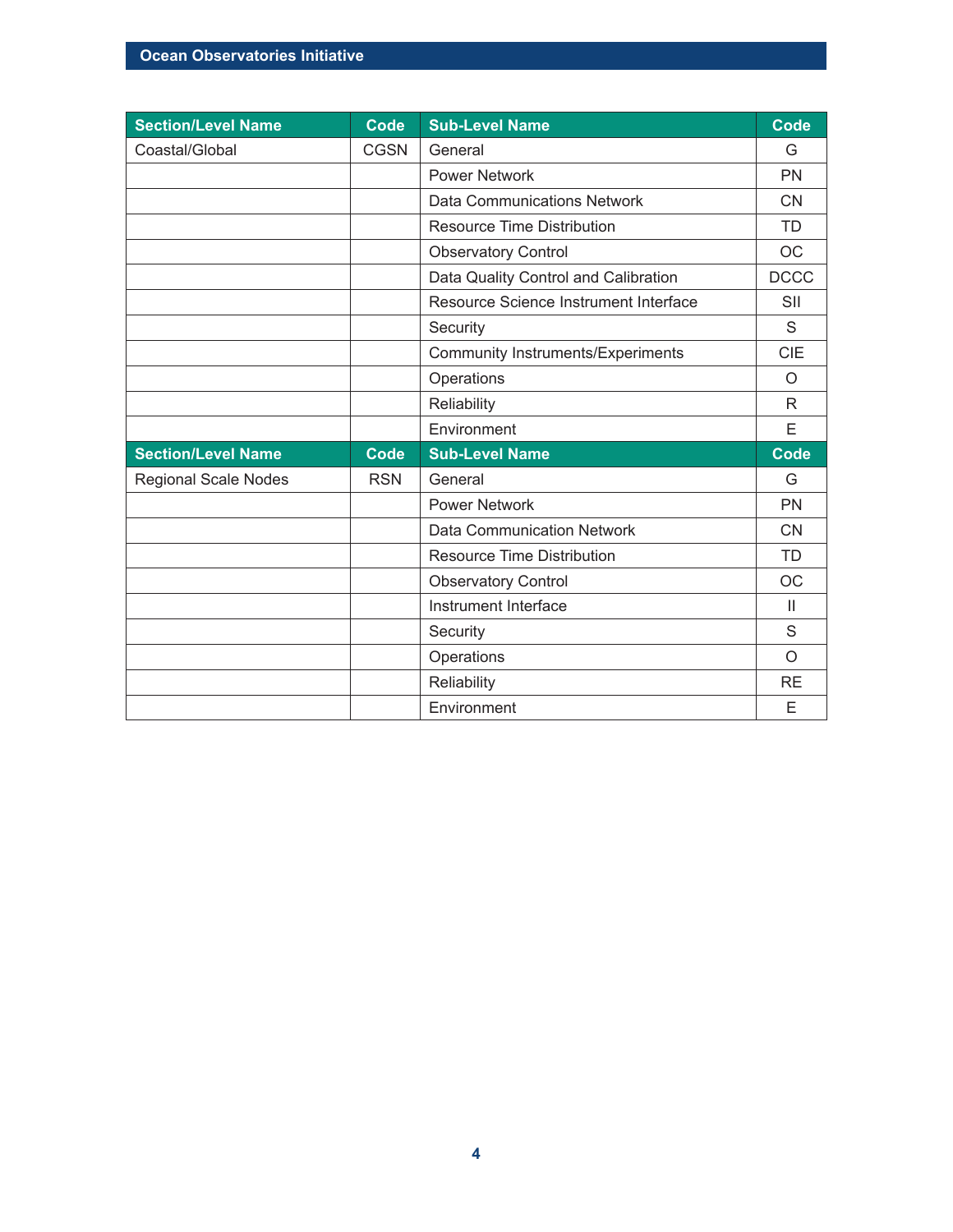## **2. OOI System Requirements**

### **Designations / Abbreviations:**

 $TL = Top Level$ 

**ID Format:**

XXXX-XXXX-### = Section Code-Sub-Section Code-ID Number

### **2.1 System Requirements (S)**

| ID                      |                           | <b>Requirements</b>                                                                                                                                                                                                                                                                                            |  |  |  |  |
|-------------------------|---------------------------|----------------------------------------------------------------------------------------------------------------------------------------------------------------------------------------------------------------------------------------------------------------------------------------------------------------|--|--|--|--|
|                         | <b>System Science (S)</b> |                                                                                                                                                                                                                                                                                                                |  |  |  |  |
| $S-S-1$                 | TL.                       | Provide an interactive, globally distributed and integrated observatory network to<br>enable next-generation studies of the complex, interlinked physical, chemical, bio-<br>logical, and geological processes operating throughout the global ocean. Science<br>User Requirements are in a separate document. |  |  |  |  |
| $S-S-2$                 | TL.                       | The OOI shall observe phenomena at the spatial and temporal scales appropriate<br>to the processes and systems being studied.                                                                                                                                                                                  |  |  |  |  |
| $S-S-3$                 | TL.                       | The OOI shall consist of observatories operating over a continuum of spatial<br>scales from coastal to regional to global                                                                                                                                                                                      |  |  |  |  |
| $S-S-4$                 | TL.                       | Analysis of observations between observatories shall be facilitated by a common<br>cyberinfrastructure                                                                                                                                                                                                         |  |  |  |  |
| $S-S-5$                 |                           | OOI observatories shall provide power, data communication and control infra-<br>structure to support the science requirements                                                                                                                                                                                  |  |  |  |  |
|                         |                           | <b>System Approach (SA)</b>                                                                                                                                                                                                                                                                                    |  |  |  |  |
| $S-SA-1$                | TL.                       | Maximize collaboration and cooperation between all Implementing Organizations<br>via the Systems Engineering function.                                                                                                                                                                                         |  |  |  |  |
| $S-SA-2$                |                           | The RSN, CGSN, and Cyberinfrastructure Implementing Organizations shall be<br>subject to all OOI System level Requirements                                                                                                                                                                                     |  |  |  |  |
| $S-SA-3$                |                           | The RSN, CGSN, and Cyberinfrastructure Implementing Organizations systems<br>engineering team efforts shall be led by JOID Systems Engineer                                                                                                                                                                    |  |  |  |  |
| <b>Environment (EN)</b> |                           |                                                                                                                                                                                                                                                                                                                |  |  |  |  |
| $S-EN-1$                | TL.                       | Remain operational during storms and extreme events<br>Survive Category # storms, Sea State #<br>Operate Category # storms, Sea State #                                                                                                                                                                        |  |  |  |  |
| $S-EN-2$                | TL                        | Noise/interference caused by the system infrastructure shall be specified and<br>openly available to instrument designers.                                                                                                                                                                                     |  |  |  |  |
| $S-EN-3$                |                           | All OOI infrastructures shall be operable for minimum of [25] years with the appro-<br>priate maintenance                                                                                                                                                                                                      |  |  |  |  |
| $S-EN-4$                |                           | OOI infrastructure shall be designed to remain operational during environmental<br>conditions to be defined for each installation location                                                                                                                                                                     |  |  |  |  |
| S-EN-4.1                |                           | OOI surface instruments shall remain operational through storm conditions com-<br>mon to their installed location                                                                                                                                                                                              |  |  |  |  |
| S-EN-4.2                |                           | OOI seafloor instruments shall remain operational through storm conditions com-<br>mon to their installed location                                                                                                                                                                                             |  |  |  |  |
| S-EN-4.3                |                           | OOI water column instruments shall remain operational through storm conditions<br>common to their installed location                                                                                                                                                                                           |  |  |  |  |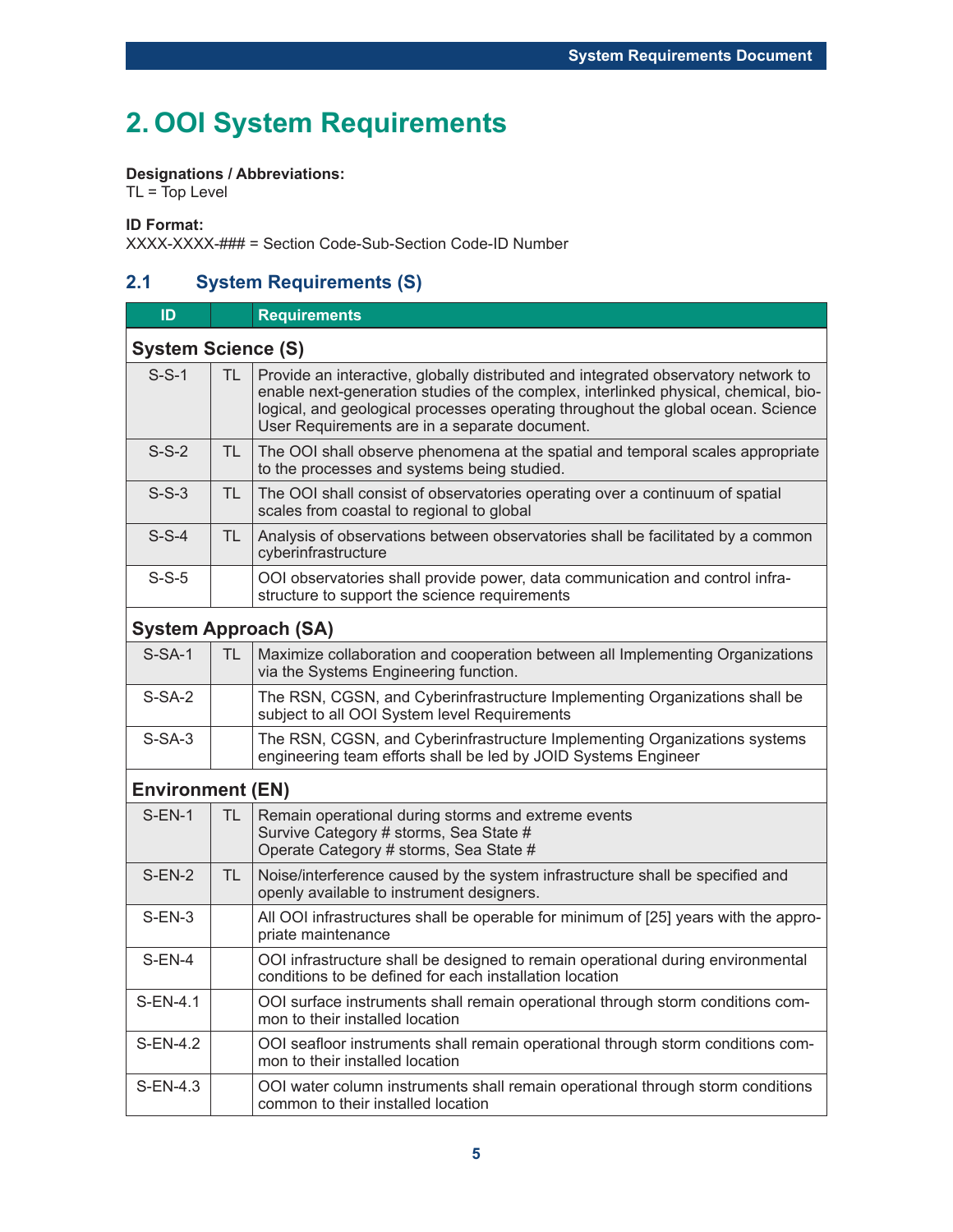| ID                           |           | <b>Requirements</b>                                                                                                                                                                                      |
|------------------------------|-----------|----------------------------------------------------------------------------------------------------------------------------------------------------------------------------------------------------------|
| $S-EN-4.4$                   |           | OOI water column instruments shall remain operational in sustained currents<br>common to their installed location                                                                                        |
| $S-EN-4.5$                   |           | OOI water column instruments shall remain operational in transient currents com-<br>mon to their installed location                                                                                      |
| S-EN-4.6                     |           | OOI infrastructure shall be designed to North American Earthquake Zone [4]<br>standards.                                                                                                                 |
| $S-EN-5$                     |           | All OOI observatories shall include engineering sensors as required to collect<br>data concerning observatory state- of-health                                                                           |
| $S-EN-6$                     |           | All OOI observatories shall deliver state-of-health data to a shore-based opera-<br>tions center in near-real time                                                                                       |
| $S-EN-7$                     |           | All OOI observatory state-of-health data shall be publicly available in near-real<br>time                                                                                                                |
| $S-EN-8$                     |           | Minimize impact of infrastructure generated interference on instruments                                                                                                                                  |
| $S-EN-9$                     |           | Minimize interference between instruments                                                                                                                                                                |
|                              |           | <b>Cost-effectiveness (CE)</b>                                                                                                                                                                           |
| $S$ -CE-1                    | <b>TL</b> | Minimize life-cycle cost during design                                                                                                                                                                   |
| $S$ -CE-2                    | <b>TL</b> | Maximize reuse of designs tested by the existing ocean observation networks,<br>including MARS and Neptune Canada                                                                                        |
| $S$ -CE-3                    | TL.       | Maximize use of common components between observatory elements                                                                                                                                           |
| $S$ -CE-4                    | <b>TL</b> | Design, installation, implementation, operating, and maintenance costs are to be<br>considered for the purpose of minimizing life-cycle cost.                                                            |
| $S$ -CE-5                    |           | Design, installation, implementation, operating, and maintenance costs shall be<br>documented for all OOI infrastructure components                                                                      |
| <b>Open Design (OD)</b>      |           |                                                                                                                                                                                                          |
| $S$ -OD-1                    | <b>TL</b> | Open availability of OOI Observatory design specifications                                                                                                                                               |
| $S$ -OD-2                    | <b>TL</b> | Open availability of OOI Observatory instrument hardware interface specifications                                                                                                                        |
| $S$ -OD-3                    | <b>TL</b> | Open availability of OOI Observatory data interfaces                                                                                                                                                     |
| $S$ -OD-4                    |           | OOI Observatory element design specifications shall be publicly available                                                                                                                                |
| $S$ -OD-5                    |           | OOI Observatory instrument hardware interface specifications shall be publicly<br>available                                                                                                              |
| $S$ -OD-6                    |           | OOI Observatory data shall be freely available to the public after processing and<br>calibration                                                                                                         |
| <b>Support Services (SS)</b> |           |                                                                                                                                                                                                          |
| $S-SS-1$                     | TL        | Maximize integration of support services between Implementing Organizations as<br>perceived by the end-user scientist/instrument owner                                                                   |
| $S-SS-2$                     | TL.       | Provide standard, simulated test interfaces and testbeds for instruments users/<br>designers                                                                                                             |
| $S-SS-3$                     | TL.       | Provide a facility for instrument calibration                                                                                                                                                            |
| $S-SS-4$                     |           | At a minimum, one simulator(s) and testbed(s) that emulate the instrument<br>interface(s) shall be available to users.                                                                                   |
| $S-SS-5$                     |           | Each Implementing Organization shall provide support to scientists and instru-<br>ment designers throughout the design, test, deployment, operations, and mainte-<br>nance phases of OOI [at TBD level]. |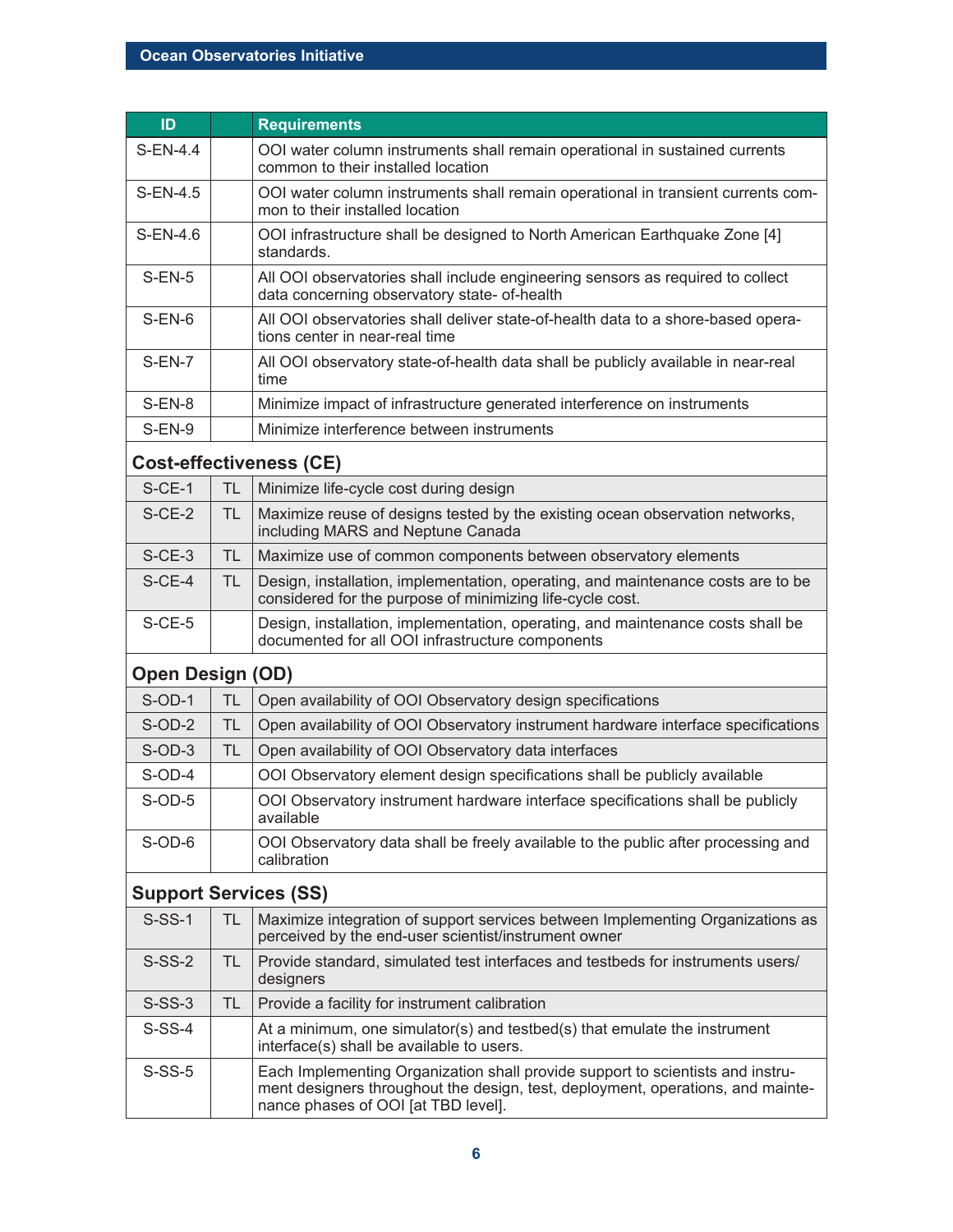| ID                       |           | <b>Requirements</b>                                                                                                                                              |
|--------------------------|-----------|------------------------------------------------------------------------------------------------------------------------------------------------------------------|
| $S-SS-6$                 |           | One or more portable simulators that emulate the instrument extension shall be<br>available to users.                                                            |
| $S-SS-7$                 |           | One or more facilities for instrument calibration shall be provided for calibration of<br>instruments to be deployed on the OOI.                                 |
|                          |           | <b>Instruments (IN) General</b>                                                                                                                                  |
| $S-IN-1$                 | TL.       | Instruments located in high bio-fouling areas should be designed to maximize<br>time between maintenance/cleaning.                                               |
| $S-IN-2$                 |           | Maximum local currents shall be specified upon site selection and surveying                                                                                      |
| $S-IN-3$                 |           | Geo-technical properties of the sediment at each location shall be available                                                                                     |
| $S-IN-4$                 |           | Seafloor nodes shall be capable of operation in water with heavy sand loading                                                                                    |
| $S-IN-5$                 |           | Neither instruments nor the instrument interface shall use seawater as a current<br>return path                                                                  |
| Interoperability         |           |                                                                                                                                                                  |
| $S-I-1$                  | <b>TL</b> | Maximize the use of common instrument electrical (data and power) interfaces<br>across the coastal, regional, and global systems                                 |
| $S-I-2$                  | <b>TL</b> | Maximize the use of common software interfaces across the coastal, regional,<br>and global systems                                                               |
| $S-I-3$                  |           | (Deleted)                                                                                                                                                        |
| $S-I-4$                  | <b>TL</b> | Establish data and communication compatibility with NEPTUNE-Canada                                                                                               |
| $S-I-5$                  | <b>TL</b> | Establish data and communication compatibility with IOOS                                                                                                         |
| $S-I-6$                  | <b>TL</b> | Establish data and communication compatibility with EarthScope                                                                                                   |
| $S-I-7$                  | <b>TL</b> | Establish scientific collaboration with ESONET                                                                                                                   |
| $S-I-8$                  |           | The coastal, regional, and global systems shall use common physical interfaces<br>for the instrument power/data interfaces where possible                        |
| $S-I-9$                  |           | The Cyberinfrastructure Implementing Organization shall develop a standardized<br>software interface applicable across the coastal, regional, and global systems |
| $S-I-10$                 |           | The RSN, CSN, and GSN shall utilize the standard software interface developed<br>by the CI                                                                       |
| $S-I-11$                 |           | Data shall be provided in a TBD standard format                                                                                                                  |
| $S-I-12$                 |           | The system design shall facilitate auto-discovery and auto-configuration of instru-<br>ments where practicable                                                   |
| <b>Expandability (E)</b> |           |                                                                                                                                                                  |
| $S-E-1$                  | TL        | Allow for future expansion of the observatory to include new locations                                                                                           |
| $S-E-2$                  | TL        | Allow for future expansion of the observatory to accommodate instruments with<br>greater resource requirements                                                   |
| $S-E-3$                  | <b>TL</b> | Allow for future expansion of the observatory to include greater spatial coverage                                                                                |
| SE-4                     | TL        | Maximize the ability to expand science capabilities of system through the addition<br>of fixed and mobile platforms and instruments                              |
| $S-E-11$                 | TL.       | Maximize ability to accommodate/interface with bottom tripods, surface piercing<br>towers, surface/subsurface moorings, and borehole deployments.                |
| $S-E-12$                 | TL.       | Maximize ability to expand spatial coverage of system through addition of nodes<br>and/or new cable segments                                                     |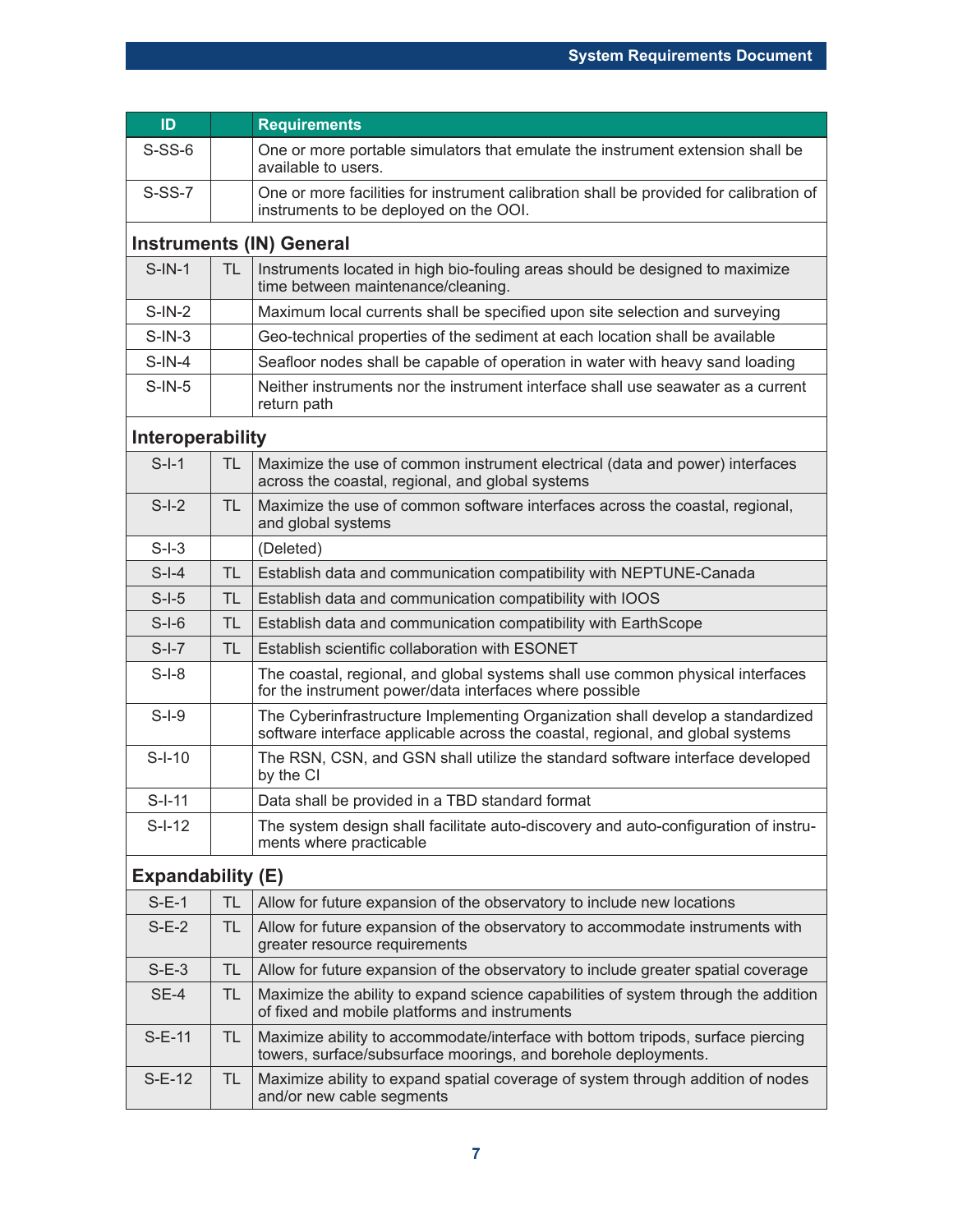| ID                         |           | <b>Requirements</b>                                                                                                                                                                                                                                        |
|----------------------------|-----------|------------------------------------------------------------------------------------------------------------------------------------------------------------------------------------------------------------------------------------------------------------|
| $S-E-13$                   |           | Each science or extension connector shall be expandable using one or more sec-<br>ondary interfaces to allow each science node to interface to many of instruments                                                                                         |
| $S-E-14$                   |           | The system shall accommodate installation of additional science nodes                                                                                                                                                                                      |
| $S-E-15$                   |           | The cable segments shall accommodate installation of additional cable segments                                                                                                                                                                             |
| <b>Maintainability (M)</b> |           |                                                                                                                                                                                                                                                            |
| $S-M-1$                    | <b>TL</b> | Maximize the time between servicing to the maximum extent allowed by budget<br>and technology.                                                                                                                                                             |
| $S-M-2$                    | <b>TL</b> | Explore sharing maintenance costs with Neptune Canada and IOOS                                                                                                                                                                                             |
| $S-M-3$                    |           | (Deleted)                                                                                                                                                                                                                                                  |
| <b>Reliability (R)</b>     |           |                                                                                                                                                                                                                                                            |
| $S-R-1$                    | <b>TL</b> | At a system level the OOI shall deliver data at rated capacity XX% of the time                                                                                                                                                                             |
| $S-R-2$                    | TL        | Provide at least single fault tolerance for all elements where practical                                                                                                                                                                                   |
| $S-R-3$                    | <b>TL</b> | To the extent practical, provide sufficient fault isolation to ensure that failures can<br>be isolated to individual instruments nodes/ elements/ branches of the network                                                                                  |
| $S-R-4$                    | <b>TL</b> | Fully document all interruptions and notify affected parties                                                                                                                                                                                               |
| $S-R-5$                    |           | The operational status of the system shall be logged and publicly available                                                                                                                                                                                |
| $S-R-6$                    |           | (Deleted)                                                                                                                                                                                                                                                  |
| $S-R-7$                    |           | The system shall be capable of providing 100% of the data 95% of the time in the<br>absence of instrument failures                                                                                                                                         |
| $S-R-8$                    |           | The system shall be designed to be modular and to minimize downtime due to<br>maintenance with a goal of a scheduled and publicly announced maintenance<br>period not to exceed 7 days per year per site                                                   |
| $S-R-9$                    |           | The system shall shut down instruments in a defined manner prior to scheduled<br>maintenance or anticipated interruptions                                                                                                                                  |
| $S-R-10$                   |           | The system shall provide for measurement logging and accessing of engineering<br>data defining the system state                                                                                                                                            |
| $S-R-11$                   |           | Provide a system design and implementation of continuous power and communi-<br>cations services to individual instruments without interruption or infrastructure fail-<br>ures causing interruption in attached cabled systems exceeding 18 days annually. |
| $S-R-12$                   |           | On critical sub systems a Failure Mode analysis and Reliability calculation shall<br>be conducted.                                                                                                                                                         |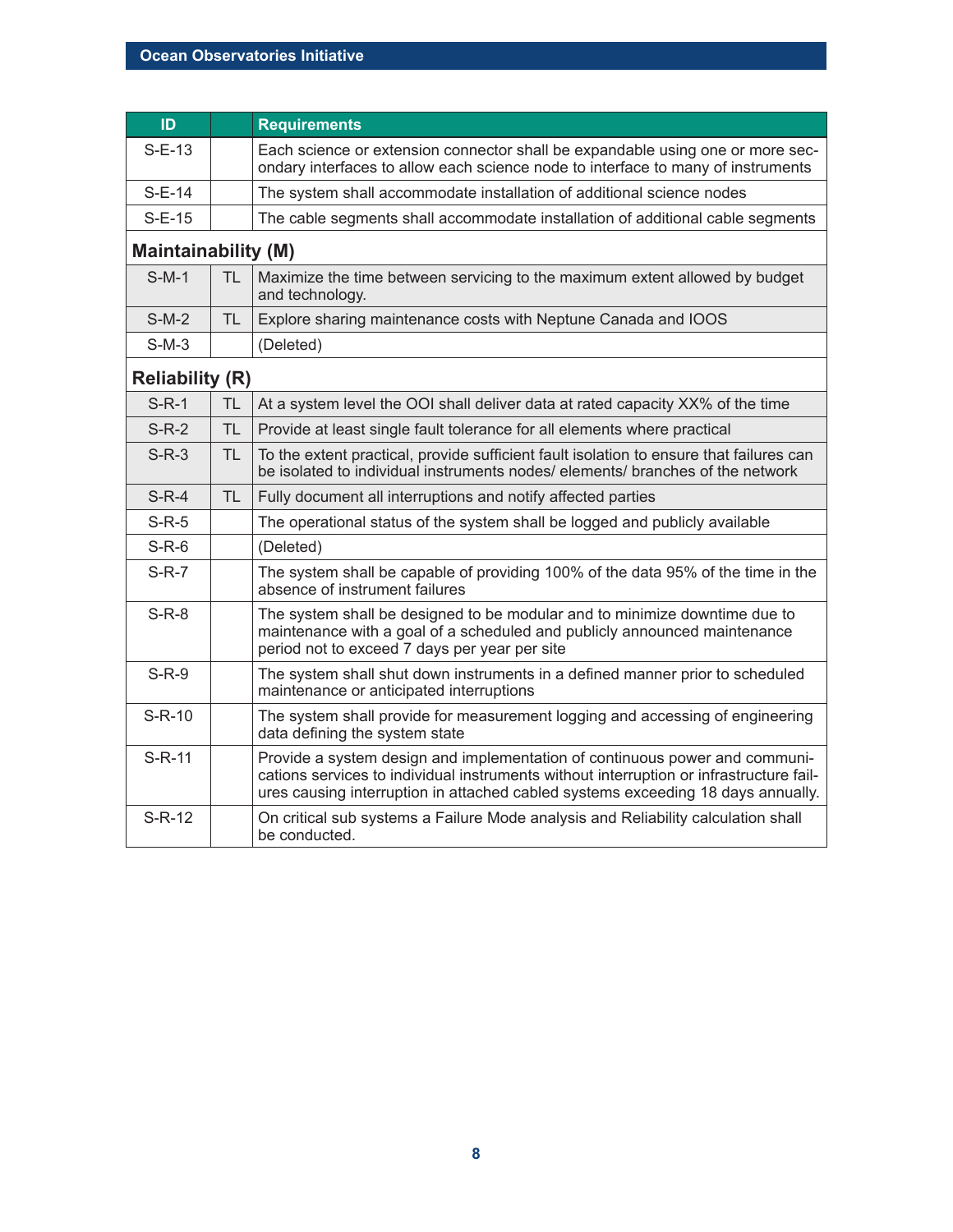## **3. Integrating Systems and Sub-Systems**

### **Designations / Abbreviations:**

 $TL = Top Level$ 

#### **ID Format:**

XXXX-XXXX-### = Section Code-Sub-Section Code-ID Number

### **3.1 Cyberinfrastructure (CI)**

| ID                 |                               | <b>Requirements</b>                                                                                                                    |  |  |  |  |
|--------------------|-------------------------------|----------------------------------------------------------------------------------------------------------------------------------------|--|--|--|--|
|                    | <b>Design Principles (PD)</b> |                                                                                                                                        |  |  |  |  |
| CI-PD-1            | <b>TL</b>                     | The CI serves scientific investigation, discovery, innovation and education                                                            |  |  |  |  |
| CI-PD-2            | <b>TL</b>                     | Development of the CI shall be science-driven                                                                                          |  |  |  |  |
| CI-PD-3            |                               | The CI shall support distributed resources and actors                                                                                  |  |  |  |  |
| CI-PD-4            |                               | The CI architecture shall be based on standard service-to-service protocols to the<br>maximum possible extent                          |  |  |  |  |
| CI-PD-5            |                               | The CI shall be based on open standards and software to the maximum possible<br>extent                                                 |  |  |  |  |
| CI-PD-6            |                               | Existing CI capabilities shall be leveraged to the maximum possible extent                                                             |  |  |  |  |
| CI-PD-7            |                               | CI services shall be designed for reuse in similar architectures                                                                       |  |  |  |  |
| CI-PD-8            |                               | The CI architecture and implementation shall be platform-independent                                                                   |  |  |  |  |
| CI-PD-9            |                               | The CI shall be designed to minimize the life cycle cost                                                                               |  |  |  |  |
| <b>CI-PD-10</b>    |                               | All CI components shall be maintained under configuration control                                                                      |  |  |  |  |
| <b>CI-PD-11</b>    |                               | The CI subsystems shall adhere to the interfaces defined by the CI architecture<br>protocols (APIs)                                    |  |  |  |  |
| CI-PD-12           |                               | Context-specific and context-independent documentation of CI services and<br>components shall be provided                              |  |  |  |  |
| CI-PD-13           |                               | Self-describing interfaces, functions, and versions of CI tools that are backward<br>compatible shall be provided                      |  |  |  |  |
| CI-PD-14           |                               | The CI shall accommodate local innovation that is capable of scaling to the com-<br>munity level                                       |  |  |  |  |
| CI-PD-15           |                               | CI applications and tools shall be capable of operating independently of the CI<br>infrastructure                                      |  |  |  |  |
| $CI-PD-16$         |                               | The OOI shall seek to influence the direction of CI standards to effectively meet<br>the needs of its users                            |  |  |  |  |
| CI-PD-17           |                               | A mechanism to solicit and receive user feedback about the CI shall be provided                                                        |  |  |  |  |
| CI-PD-18           |                               | All CI services and applications shall include documented resource/service inter-<br>action                                            |  |  |  |  |
| The "ilities" (PI) |                               |                                                                                                                                        |  |  |  |  |
| $CI-PI-1$          |                               | Futurecasting-CI functionality and performance significantly beyond that required<br>to support current use scenarios shall be provide |  |  |  |  |
| $CI-PI-2$          |                               | Upgradeability-the CI shall accommodate software and hardware evolution                                                                |  |  |  |  |
| $CI-PI-3$          |                               | Scalability-the CI architecture shall be scalable to accommodate a wide range of<br>actors, resources, and services                    |  |  |  |  |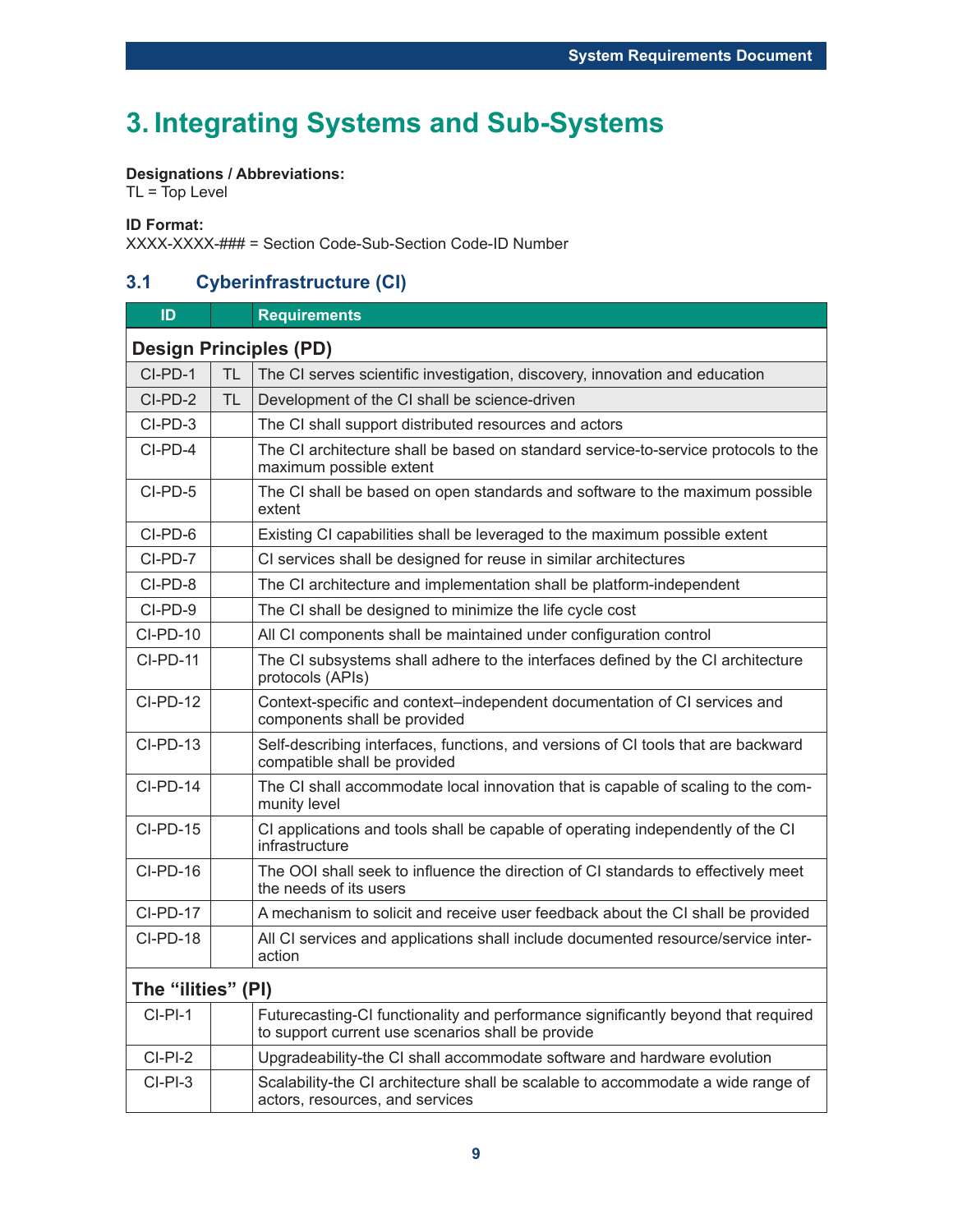| ID                        |     | <b>Requirements</b>                                                                                                                                                                                                                                                                      |  |  |
|---------------------------|-----|------------------------------------------------------------------------------------------------------------------------------------------------------------------------------------------------------------------------------------------------------------------------------------------|--|--|
| $CI-PI-4$                 |     | Extensibility-the CI architecture and components shall be extensible so that new<br>services and/or resources can be added, and existing services and/or resources<br>can be augmented, throughout the lifetime of the OOI                                                               |  |  |
| $CI-PI-5$                 |     | Reliability-Resources, services, and the CI architecture shall be fault-tolerant                                                                                                                                                                                                         |  |  |
| $CI-PI-6$                 |     | Interoperability-the CI shall be interoperable with cooperating systems inside and<br>outside the marine community that manage environmental data, especially IOOS<br>and Neptune Canada                                                                                                 |  |  |
| $CLPI-7$                  |     | Availability-the CI shall be available on a 24/7/365 basis with no more than 1%<br>downtime                                                                                                                                                                                              |  |  |
| $CI-PI-8$                 |     | Serviceability-the CI shall facilitate debugging and root cause analysis                                                                                                                                                                                                                 |  |  |
| $CI-PI-9$                 |     | Usability-the CI shall make all user interfaces human friendly and web-accessible                                                                                                                                                                                                        |  |  |
| $CI-PI-10$                |     | Accessibility - public access for data from all core sensors shall be available: all<br>information is open by default. The CI shall limit proprietary periods to one year<br>for non-core sensors: all data will be publicly accessible after the expiration of a<br>proprietary period |  |  |
| <b>Cost Effectiveness</b> |     |                                                                                                                                                                                                                                                                                          |  |  |
| $CI-CE-1$                 | TL  | The CI shall be designed to minimize the cost over its (25 year) lifetime                                                                                                                                                                                                                |  |  |
| $CI-CE-2$                 | TL. | To the extent possible CI shall utilize the common hardware and software inter-<br>faces with other observatory elements                                                                                                                                                                 |  |  |

### **3.2 Cyberinfrastructure (CI) Operating Infrastructure**

| ID              |                            | <b>Requirements</b>                                                                                                                                    |  |  |  |  |
|-----------------|----------------------------|--------------------------------------------------------------------------------------------------------------------------------------------------------|--|--|--|--|
|                 | <b>Communications (OC)</b> |                                                                                                                                                        |  |  |  |  |
| $CI-OC-1$       | TL.                        | The CI shall provide a real time (i.e., minimum delay) communication capability                                                                        |  |  |  |  |
| $CI-OC-2$       |                            | The CI shall provide a once and only once guaranteed delivery (i.e., in situ cach-<br>ing pending acknowledgment of receipt) communication capability  |  |  |  |  |
| $CI-OC-3$       |                            | The CI shall provide a store until requested (i.e., pull mode) communication capa-<br>bility                                                           |  |  |  |  |
| $CI-OC-4$       |                            | The CI shall provide a streaming media (either asynchronous or continuous) com-<br>munication capability                                               |  |  |  |  |
| $CI-OC-5$       |                            | The CI shall provide a topic-based (e.g., register to receive) communication capa-<br>bility                                                           |  |  |  |  |
| CI-OC-6         |                            | The CI shall facilitate peer-to-peer communication between discoverable resources                                                                      |  |  |  |  |
| CI-OC-7         |                            | The CI shall provide secure communication protocols                                                                                                    |  |  |  |  |
| CI-OC-8         |                            | The CI shall facilitate communication in the presence of high/low available band-<br>width, low/high channel latency and periodic/on-demand connection |  |  |  |  |
| CI-OC-9         |                            | The CI shall facilitate the accurate (at least 0.99999) delivery of messages                                                                           |  |  |  |  |
| <b>CI-OC-10</b> |                            | The CI shall provide a documented communication interface                                                                                              |  |  |  |  |
| <b>CI-OC-11</b> |                            | Message formats handled by the CI shall utilize a specified structure                                                                                  |  |  |  |  |
| <b>CI-OC-12</b> |                            | The headers of messages handled by the CI shall have a specified content                                                                               |  |  |  |  |
| $CI-OC-13$      |                            | The CI shall time-stamp message headers synoptically with an accuracy of 1 ms<br>upon receipt                                                          |  |  |  |  |
| $CI-OC-14$      |                            | All messages handled by the CI shall be checked for hostile content                                                                                    |  |  |  |  |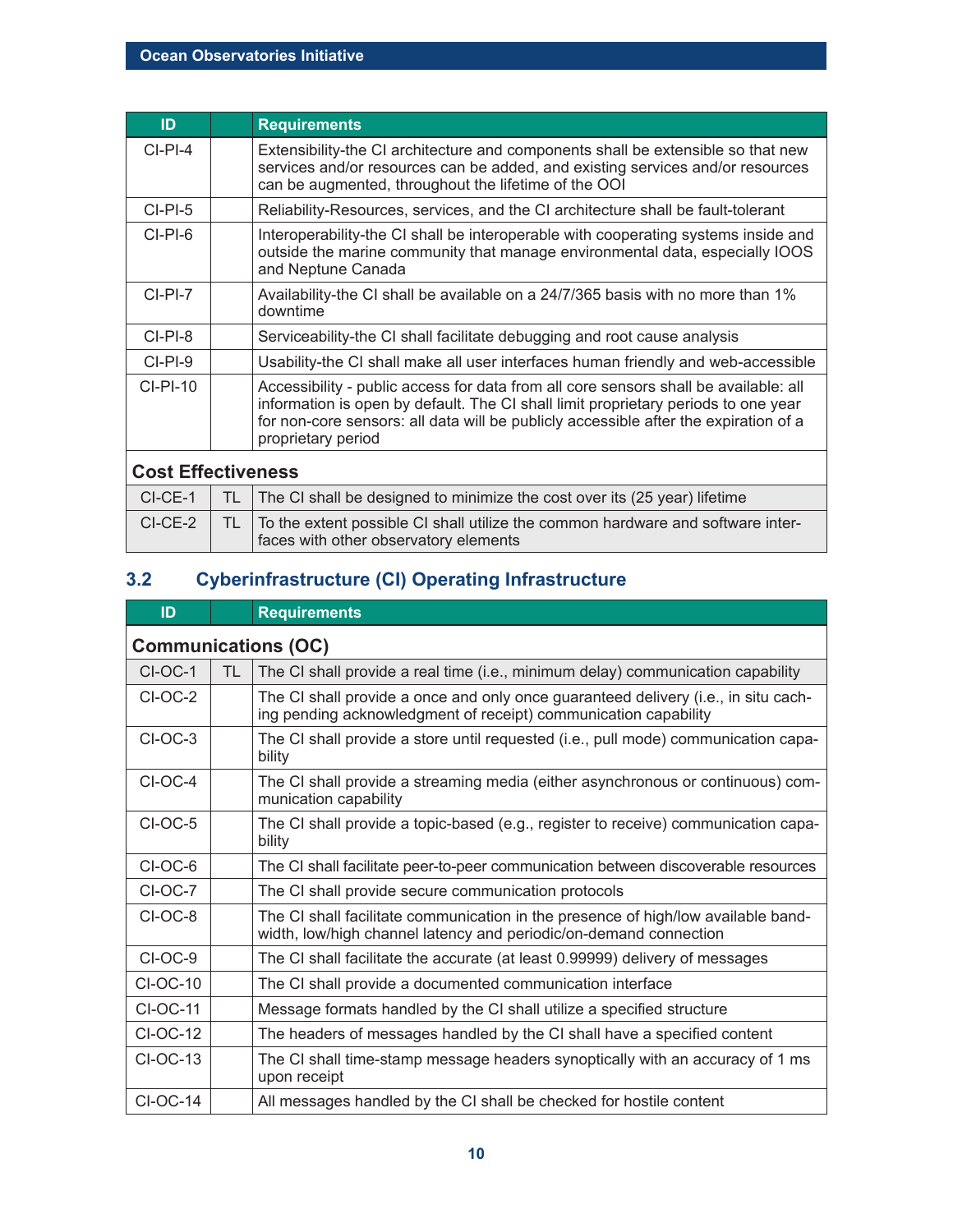| ID                    |                                         | <b>Requirements</b>                                                                                                   |  |  |  |  |
|-----------------------|-----------------------------------------|-----------------------------------------------------------------------------------------------------------------------|--|--|--|--|
| <b>Mediation (OM)</b> |                                         |                                                                                                                       |  |  |  |  |
| $CI-OM-1$             |                                         | The CI shall facilitate mapping between senders and receivers with different<br>vocabularies                          |  |  |  |  |
| CI-OM-2               |                                         | The CI shall specify and support a local vocabulary                                                                   |  |  |  |  |
| CI-OM-3               |                                         | The CI shall facilitate a data model for resources based on characterization of<br>meaning (semantics)                |  |  |  |  |
| $CI-OM-4$             |                                         | The CI shall facilitate a data model for resources based on characterization of<br>structure (syntax)                 |  |  |  |  |
| CI-OM-5               |                                         | The CI shall facilitate a vocabulary for data model characterization                                                  |  |  |  |  |
|                       |                                         | <b>Governance Security (OS)</b>                                                                                       |  |  |  |  |
| $CI-OS-1$             | TL                                      | The national security concerns of the OOI's sponsoring government shall be ac-<br>commodated                          |  |  |  |  |
| $CI-OS-2$             | TL                                      | All resources connected to an OOI observatory shall be authorized and authenti-<br>cated                              |  |  |  |  |
| $CI$ -OS-3            |                                         | All observatory actors shall be authorized and authenticated                                                          |  |  |  |  |
| <b>CI-OS-4</b>        |                                         | All observatory resources and services shall be auditable                                                             |  |  |  |  |
| $CI-OS-5$             |                                         | Different levels of access to resources shall be provided for actors with different<br>levels of authorization        |  |  |  |  |
| $CI-OS-6$             |                                         | Access privileges for resources and their associated metadata may be different                                        |  |  |  |  |
| $CI-OS-7$             |                                         | The CI shall enforce OOI resource security and access policies independent of<br>membership in the OOI observatories  |  |  |  |  |
| $CI-OS-8$             |                                         | Transport and message level security, authorization and authentication shall be<br>provided                           |  |  |  |  |
| $CI-OS-9$             |                                         | Application level security services shall be provided                                                                 |  |  |  |  |
|                       | <b>Governance Policy Framework (OP)</b> |                                                                                                                       |  |  |  |  |
| $CI-OP-1$             | TL.                                     | All resources connected to an OOI observatory shall be identifiable, authenticat-<br>able, authorizable and auditable |  |  |  |  |
| $CI-OP-2$             |                                         | Moved to II-3                                                                                                         |  |  |  |  |
| CI-OP-3               |                                         | A policy-based decision support system for resource management shall be de-<br>vised                                  |  |  |  |  |
| CI-OP-4               |                                         | External interfaces to any OOI observatory shall conform with all applicable legal<br>requirements and OOI policies   |  |  |  |  |
| CI-OP-5               |                                         | OOI resource rights and allocation policies shall be established and enforced                                         |  |  |  |  |

### **3.3 Cyberinfrastructure (CI) Services Infrastructure**

| ID                              | <b>Requirements</b>                                                                                |  |  |  |
|---------------------------------|----------------------------------------------------------------------------------------------------|--|--|--|
| <b>Identity Management (II)</b> |                                                                                                    |  |  |  |
| $CI-II-1$                       | The CI shall verify and validate the identity of all resources connected to any OOI<br>observatory |  |  |  |
| $CI-II-2$                       | The CI shall verify and validate the identity of all observatory actors                            |  |  |  |
| $CI-II-3$                       | The CI shall support identity federation                                                           |  |  |  |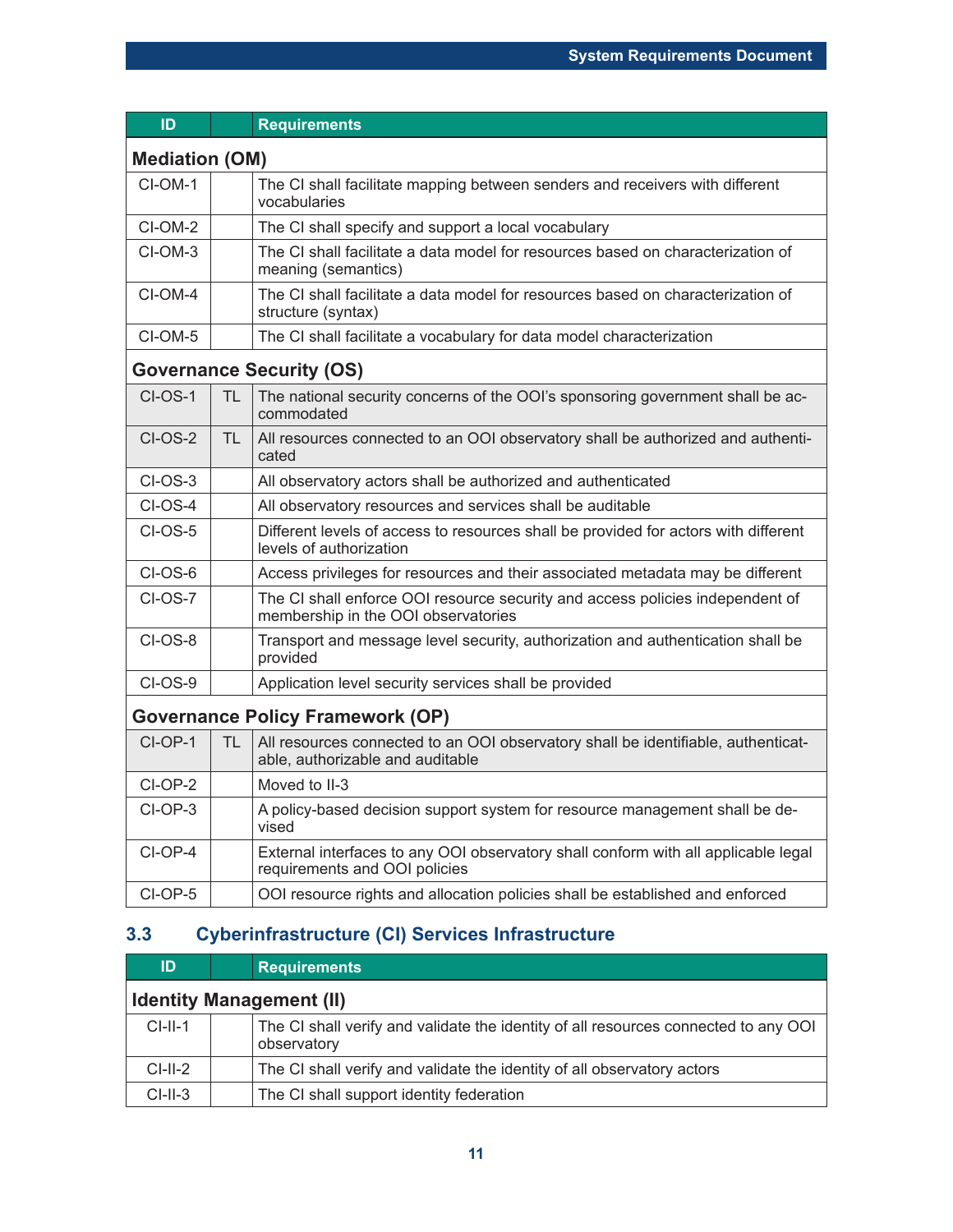| ID                                           |           | <b>Requirements</b>                                                                                                                                                                                                                        |  |
|----------------------------------------------|-----------|--------------------------------------------------------------------------------------------------------------------------------------------------------------------------------------------------------------------------------------------|--|
| <b>Policy Management (IP)</b>                |           |                                                                                                                                                                                                                                            |  |
| $CI-IP-1$                                    | TL.       | The CI shall implement policy-based governance for resource access and utiliza-<br>tion                                                                                                                                                    |  |
| $CI-IP-2$                                    |           | The CI shall trace resource utilization to the initiating actor                                                                                                                                                                            |  |
| $CI-IP-3$                                    |           | Utilization of a resource shall be governed by the rights and allocations of the initi-<br>ating actor                                                                                                                                     |  |
| $Cl-IP-4$                                    |           | The CI shall implement fault recovery policies                                                                                                                                                                                             |  |
|                                              |           | <b>Resource Management - Characterization (IRC)</b>                                                                                                                                                                                        |  |
| CI-IRC-1                                     | <b>TL</b> | OOI standard metadata shall meet or exceed national standards                                                                                                                                                                              |  |
| CI-IRC-2                                     |           | OOI standard metadata shall include as applicable, but not necessarily be limited<br>to, a complete description of behaviors, content, syntax, semantics, provenance,<br>quality, context, citation, correspondence and governing policies |  |
| CI-IRC-3                                     |           | OOI metadata shall utilize a specified vocabulary                                                                                                                                                                                          |  |
| CI-IRC-4                                     |           | The relationship between OOI standard metadata and the vocabulary shall be<br>maintained                                                                                                                                                   |  |
| CI-IRC-5                                     |           | OOI standard metadata shall be bound to all resources from inception to destruc-<br>tion                                                                                                                                                   |  |
| CI-IRC-6                                     |           | Data-generating resources shall either provide OOI standard metadata or a<br>means by which their metadata can be transformed to OOI standard metadata                                                                                     |  |
| CI-IRC-7                                     |           | Data generating resources using proprietary formats shall provide a means by<br>which their data can be transformed to OOI standard formats                                                                                                |  |
| CI-IRC-8                                     |           | Data-product generating resources shall provide a statement of provenance/lin-<br>eage that associates the input, resultant, and generating resources                                                                                      |  |
| CI-IRC-9                                     |           | Data-modifying resources shall maintain ORION standard metadata                                                                                                                                                                            |  |
| CI-IRC-10                                    |           | The CI shall facilitate third party metadata enrichment throughout the life cycle of<br>a resource                                                                                                                                         |  |
| CI-IRC-11                                    |           | The CI shall verify compliance of metadata with the OOI standard                                                                                                                                                                           |  |
| CI-IRC-12                                    |           | The CI shall automatically manage metadata to the maximum extent possible                                                                                                                                                                  |  |
| <b>Resource Management - Discovery (IRD)</b> |           |                                                                                                                                                                                                                                            |  |
| CI-IRD-1                                     | TL.       | All resources connected to an OOI observatory shall be discoverable by the CI<br>either directly, by content or through their associated metadata                                                                                          |  |
| CI-IRD-2                                     |           | Resource discovery shall operate in the presence of mixed vocabularies                                                                                                                                                                     |  |
| CI-IRD-3                                     |           | The CI shall provide catalogs of distributed resources                                                                                                                                                                                     |  |
| CI-IRD-4                                     |           | OOI catalogs shall have the capability of federating                                                                                                                                                                                       |  |
| CI-IRD-5                                     |           | A participating catalog shall present the aggregate holdings of the federation                                                                                                                                                             |  |
| CI-IRD-6                                     |           | Resource catalogs shall be maintained automatically                                                                                                                                                                                        |  |
| CI-IRD-7                                     |           | The CI shall describe how to access available resources and metadata                                                                                                                                                                       |  |
| CI-IRD-8                                     |           | Resource discovery services indexed by community-specified criteria such as, but<br>not necessarily limited to, geographic position, temporal interval, and measure-<br>ment type shall be provided                                        |  |
| CI-IRD-9                                     |           | Seamless resource discovery with affiliated systems shall be facilitated                                                                                                                                                                   |  |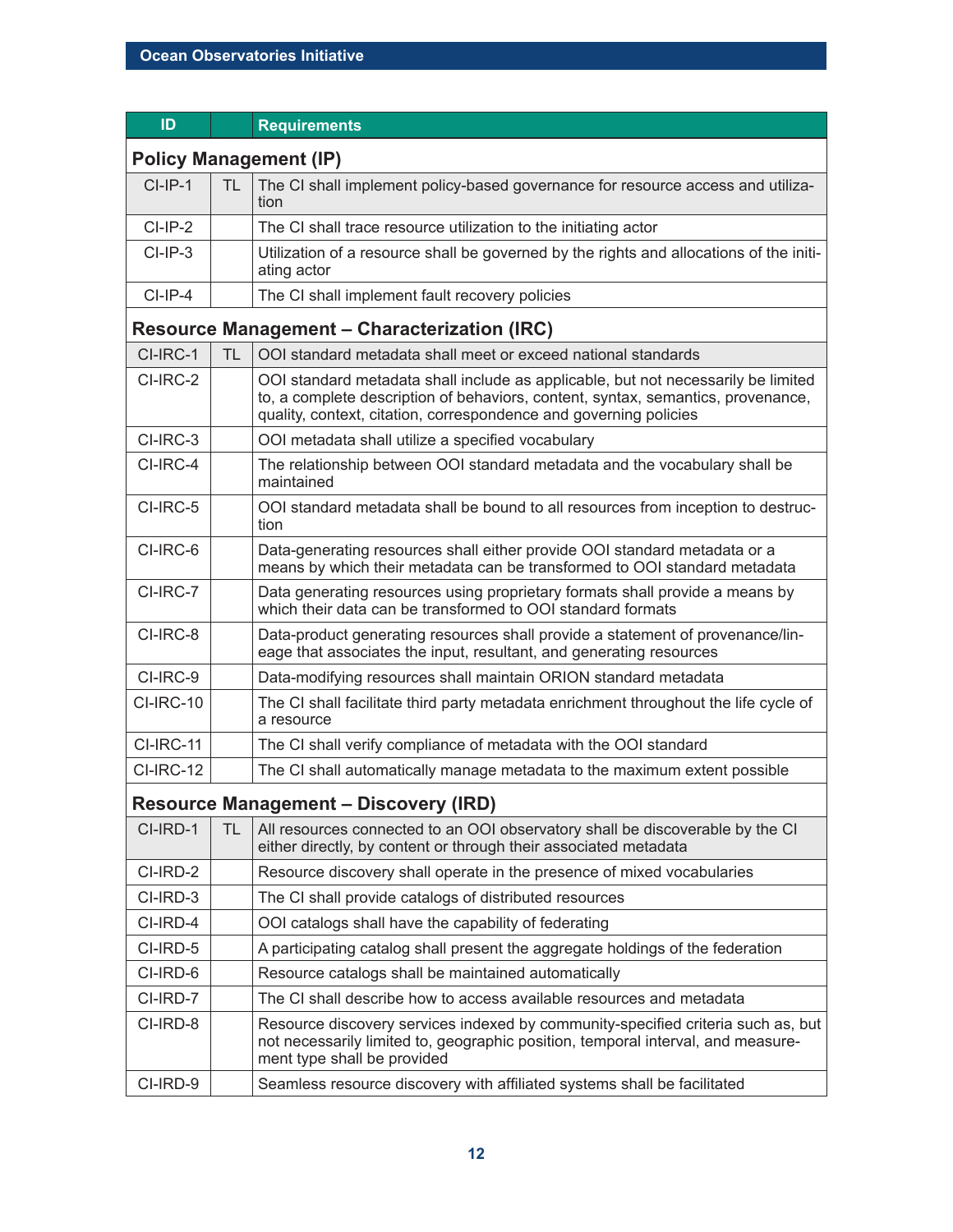| ID                                                        |           | <b>Requirements</b>                                                                                                          |  |
|-----------------------------------------------------------|-----------|------------------------------------------------------------------------------------------------------------------------------|--|
| CI-IRD-10                                                 |           | Discovery services that support physical samples, including biological, chemical,<br>and geological types, shall be provided |  |
| CI-IRD-11                                                 |           | Multiple actors shall be able to discover the same resource simultaneously                                                   |  |
| CI-IRD-12                                                 |           | The CI shall integrate resource discovery with resource access                                                               |  |
|                                                           |           | Resource Management – Notification/Publications/Subscription (IRP)                                                           |  |
| CI-IRP-1                                                  |           | The CI shall provide registration services for resource notification                                                         |  |
| CI-IRP-2                                                  |           | The CI shall provide services that automatically register resources for notification<br>to the observatory operator          |  |
| CI-IRP-3                                                  |           | The CI shall provide notification of resource state change                                                                   |  |
| CI-IRP-4                                                  |           | Applications and resources shall define publication topics using ORION standard<br>protocols                                 |  |
| CI-IRP-5                                                  |           | The CI shall provide services to publish data from non-ORION sources                                                         |  |
| CI-IRP-6                                                  |           | Applications and resources shall define their subscriptions using ORION standard<br>protocols                                |  |
| CI-IRP-7                                                  |           | The CI shall provide services to subscribe to data from non-ORION sources                                                    |  |
|                                                           |           | <b>Resource Management-Persistence (IRE)</b>                                                                                 |  |
| CI-IRE-1                                                  |           | All data produced on an OOI observatory shall be archivable                                                                  |  |
| CI-IRE-2                                                  |           | Data categories with different categories of guaranteed permanence shall be<br>established                                   |  |
| CI-IRE-3                                                  |           | The CI shall implement capabilities to ensure that archived data are accurate                                                |  |
| CI-IRE-4                                                  |           | The CI shall maintain archived data so that they are up-to-date                                                              |  |
| CI-IRE-5                                                  |           | Archived data that are stored offline shall remain discoverable online                                                       |  |
| CI-IRE-6                                                  |           | Archived data that are stored offline shall remain publishable online with a speci-<br>fied delay                            |  |
| CI-IRE-7                                                  |           | OOI data archives shall subscribe to evolving data versions                                                                  |  |
| CI-IRE-8                                                  |           | OOI data archives shall subscribe to user-provided data products that meet OOI<br>standards                                  |  |
| CI-IRE-9                                                  |           | OOI data archives shall ingest and correct out of time sequence data                                                         |  |
| CI-IRE-10                                                 |           | OOI data archives shall flag data with duplicate timestamps                                                                  |  |
| <b>CI-IRE-11</b>                                          |           | The CI shall provide services for automatic initial data QA/QC                                                               |  |
| <b>CI-IRE-12</b>                                          |           | The CI shall support delayed mode QA/QC by resource providers                                                                |  |
| <b>Resource Management-Top Level Resource Utilization</b> |           |                                                                                                                              |  |
| CI-IRU-1                                                  | <b>TL</b> | The CI shall provide a standard mechanism to manage stateful resources                                                       |  |
| CI-IRU-2                                                  |           | The CI shall facilitate the capability for resources to initiate change                                                      |  |
| CI-IRU-3                                                  |           | The CI shall provide the capability for resources to act on behalf of other resourc-<br>es in an auditable manner            |  |
| CI-IRU-4                                                  |           | The CI shall schedule, prioritize and control physical resources (based on policy)                                           |  |
| CI-IRU-5                                                  |           | The CI shall monitor resource status throughout OOI observatories                                                            |  |
| CI-IRU-6                                                  |           | The CI shall log resource status                                                                                             |  |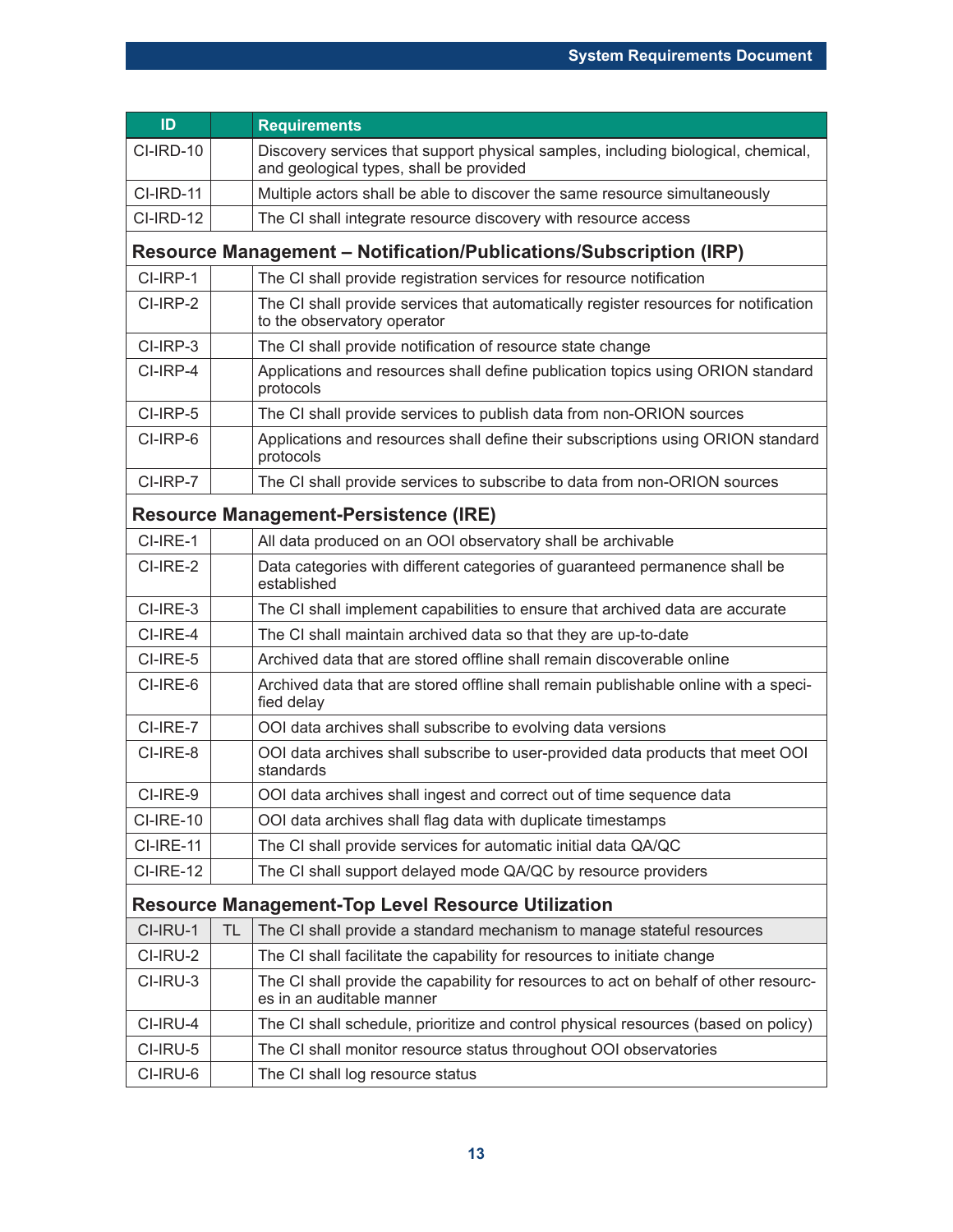| ID               |           | <b>Requirements</b>                                                                                             |
|------------------|-----------|-----------------------------------------------------------------------------------------------------------------|
| CI-IRU-7         |           | The CI shall facilitate interaction with distributed resources from any compatible<br>networked location        |
| CI-IRU-8         |           | The CI shall provide services to group resources                                                                |
| CI-IRU-9         |           | The CI shall provide for simultaneous interaction with resource groups                                          |
| <b>CI-IRU-10</b> |           | The CI shall characterize its state                                                                             |
| CI-IRU-11        |           | The CI shall manage allocated resources in a manner consistent with their alloca-<br>tions                      |
| CI-IRU-12        |           | Resources shall provide OOI standard monitoring and control interfaces                                          |
| <b>CI-IRU-13</b> |           | The CI shall automatically detect and manage the attachment/detachment of<br>physical resources                 |
| CI-IRU-14        |           | Multiple actors shall be able to access the same resource simultaneously accord-<br>ing to their privileges     |
| CI-IRU-15        |           | The observatory operator shall have control with specified functionality over all<br>physical resources         |
|                  |           | <b>Resource Management-Process</b>                                                                              |
| CI-IRW-1         | <b>TL</b> | The CI shall provide tools to compose (configure, compile, verify, save, and ex-<br>ecute) processes            |
| CI-IRW-2         |           | The CI shall provide services to link multiple processes                                                        |
| CI-IRW-3         |           | Process composition shall be possible when offline (not connected to the Internet)                              |
| CI-IRW-4         |           | The CI shall provide services to automatically monitor, schedule and control<br>instantiated processes          |
| CI-IRW-5         |           | The CI shall provide actors with estimated performance/turnaround for instanti-<br>ated processes               |
| CI-IRW-6         |           | The CI shall provide capabilities to assess the status of instantiated processes                                |
| CI-IRW-7         |           | The CI shall provide services to access and modify instantiated processes                                       |
| CI-IRW-8         |           | Merged into OS-4                                                                                                |
|                  |           | <b>Resource Collaboration Management (IS)</b>                                                                   |
| $CI-IS-1$        |           | The CI shall identify resources (local, distributed, or external) as needed to per-<br>form collaborative tasks |
| $CI-IS-2$        |           | The CI shall provide a standard interface to OOI resource collaboration services                                |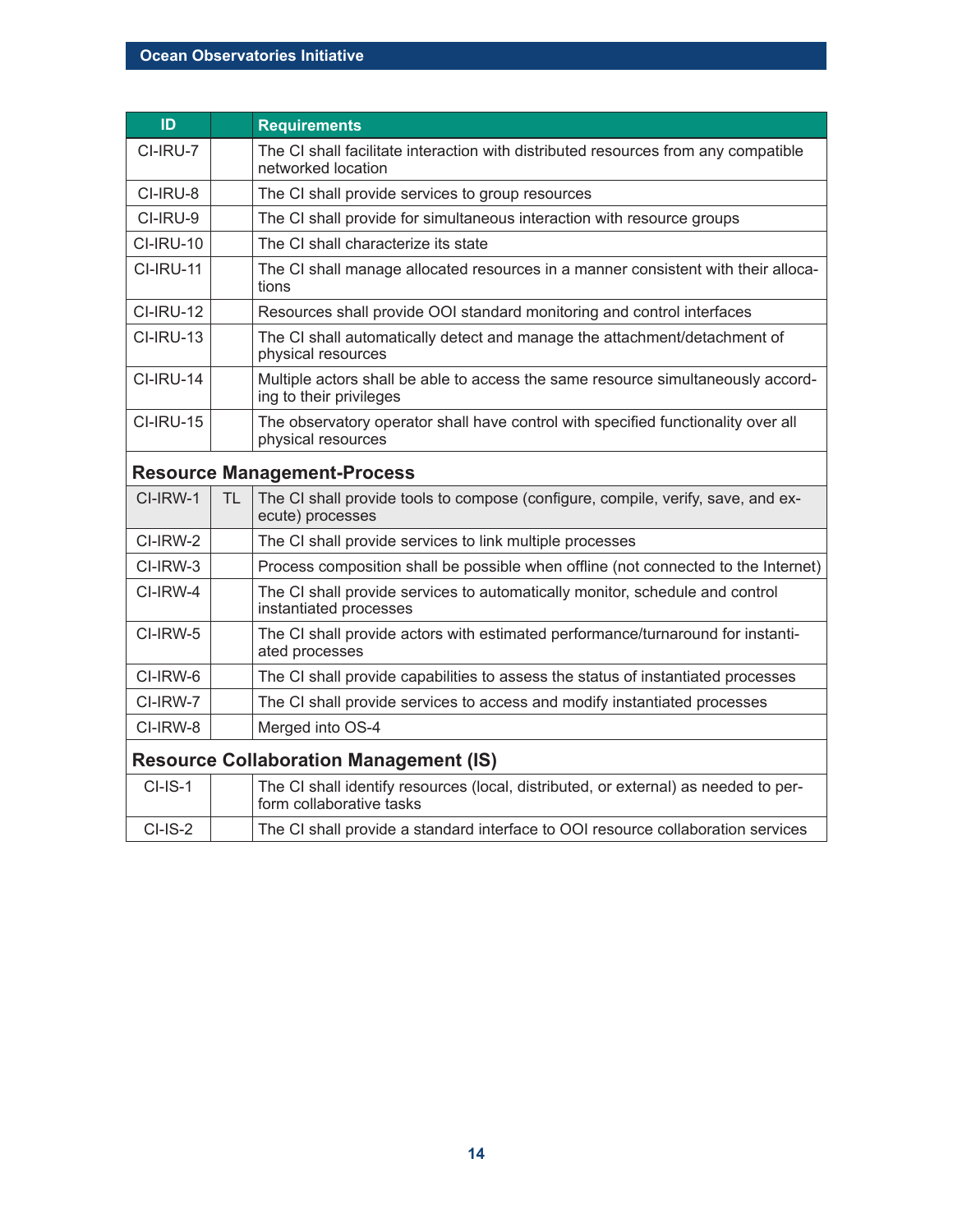### **3.4 Coastal/Global Scale Nodes (CGSN)**

| ID                        | <b>Requirements</b>                                                                                                                                                                                                                                                                                                                                                                                                                                                           |  |
|---------------------------|-------------------------------------------------------------------------------------------------------------------------------------------------------------------------------------------------------------------------------------------------------------------------------------------------------------------------------------------------------------------------------------------------------------------------------------------------------------------------------|--|
| General (G)               |                                                                                                                                                                                                                                                                                                                                                                                                                                                                               |  |
| CGSN-G-1                  | The CGSN shall provide a complete observing system providing both a real-<br>time bi-directional link between users on the Internet anywhere in the world<br>and a wide variety of current and next generation instruments and delivery<br>following instrument recovery of calibrated, original sampling rate data from a<br>wide variety of current and next generation instruments through the CI                                                                          |  |
| CGSN-G-2                  | The CGSN shall include a combination of fixed, moored and mobile observing<br>platforms and infrastructure, in-situ and cabled power supplies; a communica-<br>tions network providing high bandwidth communications from surface expres-<br>sions and in the water acoustic and cabled communications to underwater<br>instrumentation; functional control of accessible infrastructure components;<br>and some level of control over instruments in the observatory network |  |
| CGSN-G-3                  | The CGSN shall be designed to be expandable, so that additional science<br>nodes, instruments, and sensors can be readily connected to the system at a<br>future date                                                                                                                                                                                                                                                                                                         |  |
| CGSN-G-4                  | The CGSN shall support observations across the full depth of the water col-<br>umn, from the sea surface to the sea floor at each of its nodes.                                                                                                                                                                                                                                                                                                                               |  |
| CGSN-G-5                  | The CGSN will use mobile assets (gliders, AUVs) to sample in space and<br>time to complement the time series and fixed array sampling of the moorings.                                                                                                                                                                                                                                                                                                                        |  |
| CGSN-G-6                  | The CGSN shall include Coastal Nodes (a long-term Endurance Array in the<br>Pacific Northwest, a relocatable Pioneer Array array initially located in the<br>Mid-Atlantic Bight) and Global Nodes.                                                                                                                                                                                                                                                                            |  |
| CGSN-G-7                  | The CGSN nodes shall support the multidisciplinary core sensor packages<br>identified for deployment on its fixed and mobile platforms.                                                                                                                                                                                                                                                                                                                                       |  |
| CGSN-G-8                  | The CGSN nodes shall provide extra power and bandwidth beyond that need<br>by the core sensor packages in order to provide the capability of hosting addi-<br>tional instruments and sensors provided by individual PIs or by groups of PIs.                                                                                                                                                                                                                                  |  |
| CGSN-G-9                  | The CGSN shall be designed for an operational life of at least 25 years                                                                                                                                                                                                                                                                                                                                                                                                       |  |
| CGSN-G-10                 | The CGSN shall be designed with commonality across Coastal and Global<br>Nodes in order to minimize life cycle costs over the 25 year design life                                                                                                                                                                                                                                                                                                                             |  |
| CGSN-G-11                 | The CGSN power and communication systems shall be designed to be up-<br>gradeable over the life of the system                                                                                                                                                                                                                                                                                                                                                                 |  |
| <b>Power Network (PN)</b> |                                                                                                                                                                                                                                                                                                                                                                                                                                                                               |  |
| CGSN-PN-1                 | The CGSN shall provide in collaboration with the RSN a power network<br>capable of delivering XX (10?) kW of power to each science node at the ele-<br>ments of the Endurance Array attached to the RSN.                                                                                                                                                                                                                                                                      |  |
| CGSN-PN-2                 | Power provided by the RSN to the Endurance Array shall be provided to us-<br>ers at 375/400VDC and 48VDC                                                                                                                                                                                                                                                                                                                                                                      |  |
| CGSN-PN-3                 | Power will be provided by storage batteries in absence of connection to the<br>RSN cable (elements of the Endurance Array) or to surface moorings with on<br>board power generation (Pioneer, Endurance, Global).                                                                                                                                                                                                                                                             |  |
| CGSN-PN-4                 | Power generation for uncabled elements shall at some locations be provided<br>by surface moorings with on board power generation; such moorings shall<br>initially provide 50 W continuous duty power. Capability to provide 500 W to 1<br>kW at select surface moorings shall be a goal of the CGSN IO.                                                                                                                                                                      |  |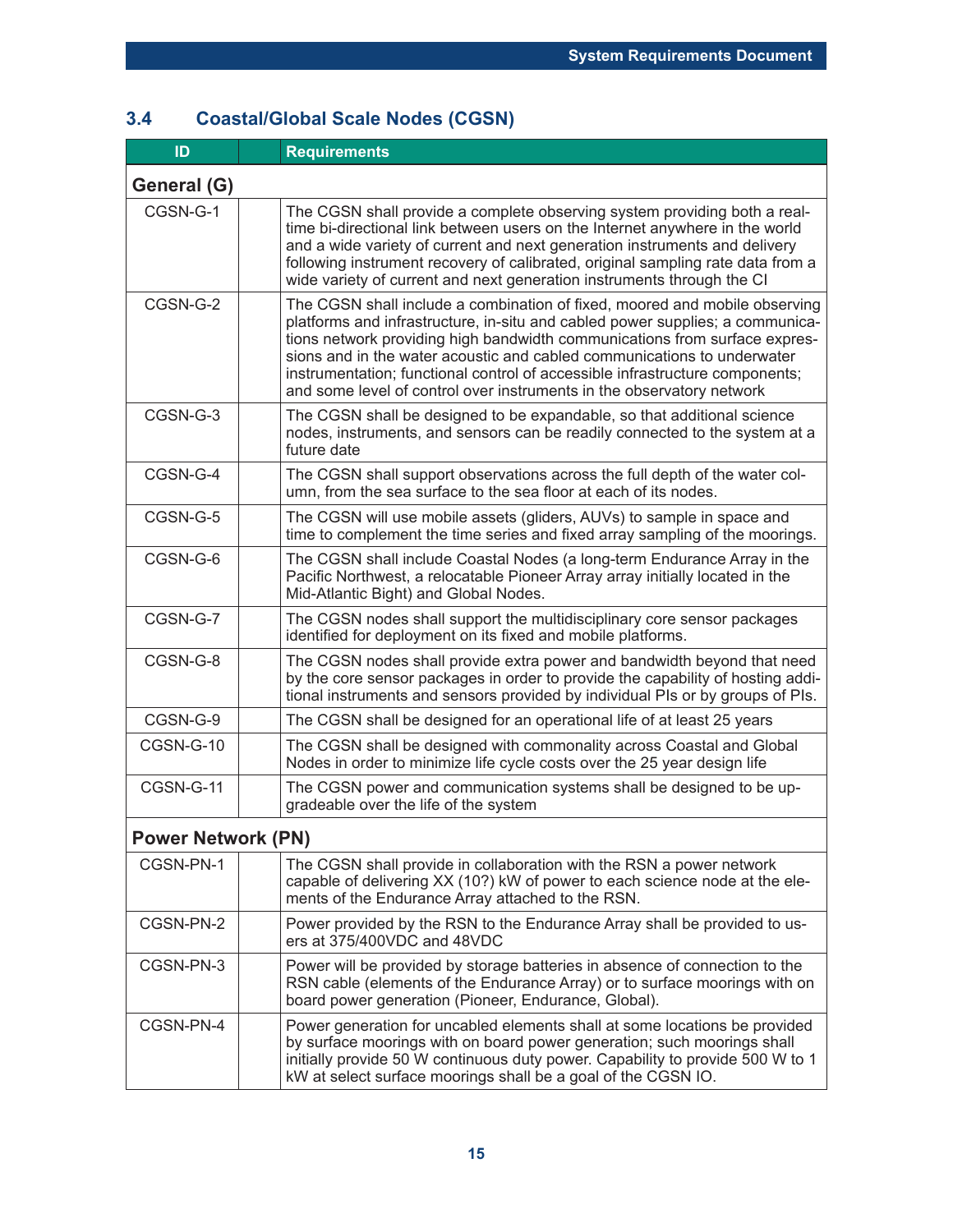| ID                              |  | <b>Requirements</b>                                                                                                                                                                                                                                                                                                                                                                                                           |
|---------------------------------|--|-------------------------------------------------------------------------------------------------------------------------------------------------------------------------------------------------------------------------------------------------------------------------------------------------------------------------------------------------------------------------------------------------------------------------------|
| CGSN-PN-5                       |  | Provisions to allocate power delivery resources to the various instruments<br>and platforms shall be provided through the CI                                                                                                                                                                                                                                                                                                  |
| CGSN-PN-6                       |  | Power will be provided to recharge AUVs at select docking stations in the<br>Pioneer Array.                                                                                                                                                                                                                                                                                                                                   |
| CGSN-PN-7                       |  | The CGSN power network shall be designed to have electrical noise levels<br>that do not prevent oceanographic sensors making low signal level measure-<br>ments.                                                                                                                                                                                                                                                              |
| CGSN-PN-8                       |  | The CGSN power generation systems shall be designed not to interfere with<br>either atmospheric observations on surface platforms or with oceanographic<br>measurements.                                                                                                                                                                                                                                                      |
|                                 |  | <b>Data Communications Network (CN)</b>                                                                                                                                                                                                                                                                                                                                                                                       |
| CGSN-CN-1                       |  | A communications network shall be provided interconnecting instruments with<br>each other, with shore stations, and with users and operators via the Internet.                                                                                                                                                                                                                                                                |
| CGSN-CN-2                       |  | A communications network shall be provided with the capability to ingest<br>delayed mode data from instruments not connected to the network in real<br>time, providing higher sampling rate data from internal data storage or having<br>yielded revised versions of data following calibration and quality control pro-<br>cedures. This network shall be integrated with the CI through interfaces and<br>shared resources. |
| CGSN-CN-3                       |  | The communication network shall be designed with the view of upgrading and<br>expanding capabilities                                                                                                                                                                                                                                                                                                                          |
| CGSN-CN-4                       |  | Provisions for assigning and prioritizing Quality of Service shall be provided                                                                                                                                                                                                                                                                                                                                                |
|                                 |  | <b>Resource Time Distribution (TD)</b>                                                                                                                                                                                                                                                                                                                                                                                        |
| CGSN-TD-1                       |  | The CGSN shall provide instruments connected in real time with a mecha-<br>nism to time stamp data samples with a date including year, day, hour, minute<br>and second and fraction of a second with a resolution and accuracy of at<br>least 10 s. The reference for the time stamp shall be UTC-USNO as provided<br>by the Global Positioning System as provided through the CI or by other<br>direct to GPS routes.        |
| CGSN-TD-2                       |  | The CGSN shall establish protocols to time stamp and assess timing accura-<br>cies of internally recording instruments.                                                                                                                                                                                                                                                                                                       |
| <b>Observatory Control (OC)</b> |  |                                                                                                                                                                                                                                                                                                                                                                                                                               |
| CGSN-OC-1                       |  | The CGSN shall provide reliable control of both the infrastructure and all<br>instruments in the CGSN network                                                                                                                                                                                                                                                                                                                 |
| CGSN-OC-2                       |  | The CGSN shall provide for measuring, logging and accessing engineering<br>data defining the system state and power and communication bandwidth<br>utilization                                                                                                                                                                                                                                                                |
| CGSN-OC-3                       |  | The CGSN shall be designed to allow power and communication bandwidth<br>to be dynamically-directed where science needs and priorities dictate                                                                                                                                                                                                                                                                                |
| CGSN-OC-4                       |  | The CGSN shall be capable of detecting and isolating a faulted instrument<br>with no permanent damage to other instruments. The CGSN shall ensure that<br>mechanical or electrical failure of a single instrument does not put the node at<br>risk.                                                                                                                                                                           |
| CGSN-OC-5                       |  | The CGSN shall ensure that mechanical or electrical failure of a single instru-<br>ment does not put the node at risk                                                                                                                                                                                                                                                                                                         |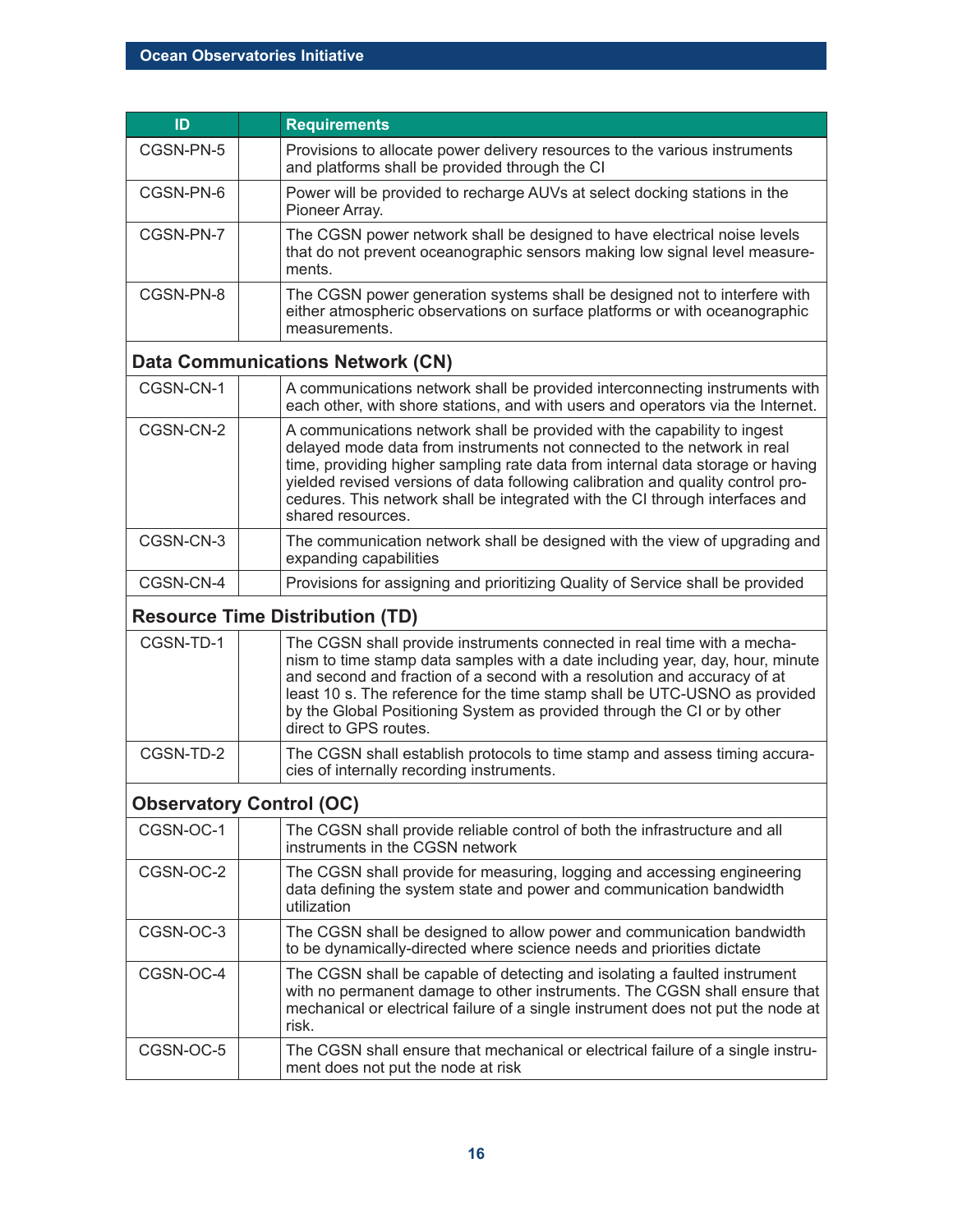| ID                  | <b>Requirements</b>                                                                                                                                                                                                                                                                                   |
|---------------------|-------------------------------------------------------------------------------------------------------------------------------------------------------------------------------------------------------------------------------------------------------------------------------------------------------|
| CGSN-OC-6           | Shut down of the system or individual instruments shall be in an orderly and<br>defined manner to the greatest extent possible. Exceptions to this require-<br>ment e.g., a cable fault to ground, mooring failure, vandalism, shall be identi-<br>fied and have protocols for response and alerting. |
| CGSN-OC-7           | The CGSN IO shall provide schedules for delivery to that IO of additional<br>instruments and sensors to be deployed.                                                                                                                                                                                  |
| CGSN-OC-8           | The CGSN IO shall coordinate with JOI to develop service schedules and<br>cruise schedules for the initial installation and subsequent recovery and rede-<br>ployments of fixed and mobile assets; schedules should be developed with a<br>five year forward look.                                    |
| CGSN-OC-9           | The payloads for the CGSN nodes shall be determined one year prior to de-<br>ployment to support preparations, including testing and burn in.                                                                                                                                                         |
|                     | <b>Data Quality Control and Calibration</b>                                                                                                                                                                                                                                                           |
| CGSN-<br>DQCC-1     | The CGSN IO shall be responsible for pre-deployment, operational, and<br>post-deployment procedures to ensure the quality of the data as part of the CI<br>integrated system.                                                                                                                         |
| CGSN-<br>DQCC-2     | The CGSN IO shall calibrate or have calibrated all sensors prior to deploy-<br>ment and after recovery; it shall maintain records of calibrations and associ-<br>ated metadata and have those records accessible together with the data as<br>part of the CI integrated system.                       |
| CGSN-<br>DQCC-3     | The CGSN IO shall integrate quality control procedures to be applied to the<br>data in the network in real / near-real time as part of the CI integrated system.                                                                                                                                      |
| CGSN-<br>DQCC-4     | The CGSN IO shall monitor data from its nodes in real time, post and pass on<br>to the CI IO data quality and data outage alerts.                                                                                                                                                                     |
|                     | <b>Resource Science Instrument Interface (SII)</b>                                                                                                                                                                                                                                                    |
| CGSN-SII-1          | The physical instrument interface to the CGSN for instrumentation directly<br>connected to power/signal cable shall be a single science electrical wet-mate-<br>able connector.                                                                                                                       |
| CGSN-SII-3          | The direct wired node science instrument interface shall provide each science<br>connector with:<br>a) An IEEE 802.3 100baseT Ethernet data connection<br>b) power                                                                                                                                    |
| CGSN-SII-4          | The acoustically linked interface to the CGSN shall be provide by acoustic<br>modem hardware provided by the IO on the node side and specified or pro-<br>vided by the IO on the sensor/instrument side.                                                                                              |
| CGSN-SII-5          | Specs on what the acoustic link provides                                                                                                                                                                                                                                                              |
| CGSN-SII-6          | Each science connector' power and communications capacity shall be<br>expandable using one or more secondary interfaces to allow each science<br>connector to interface to many (>10) instruments                                                                                                     |
| CGSN-SII-7          | Provisions shall be provided to support instruments using RS-232 and RS422<br>serial protocols and 12 VDC power                                                                                                                                                                                       |
| <b>Security (S)</b> |                                                                                                                                                                                                                                                                                                       |
| CGSN-S-1            | The CGSN shall be designed and installed to ensure the security of the sys-<br>tem from natural and man-made hazards through the use of (but not neces-<br>sarily limited to) community-standard mooring, glider and AUV practices.                                                                   |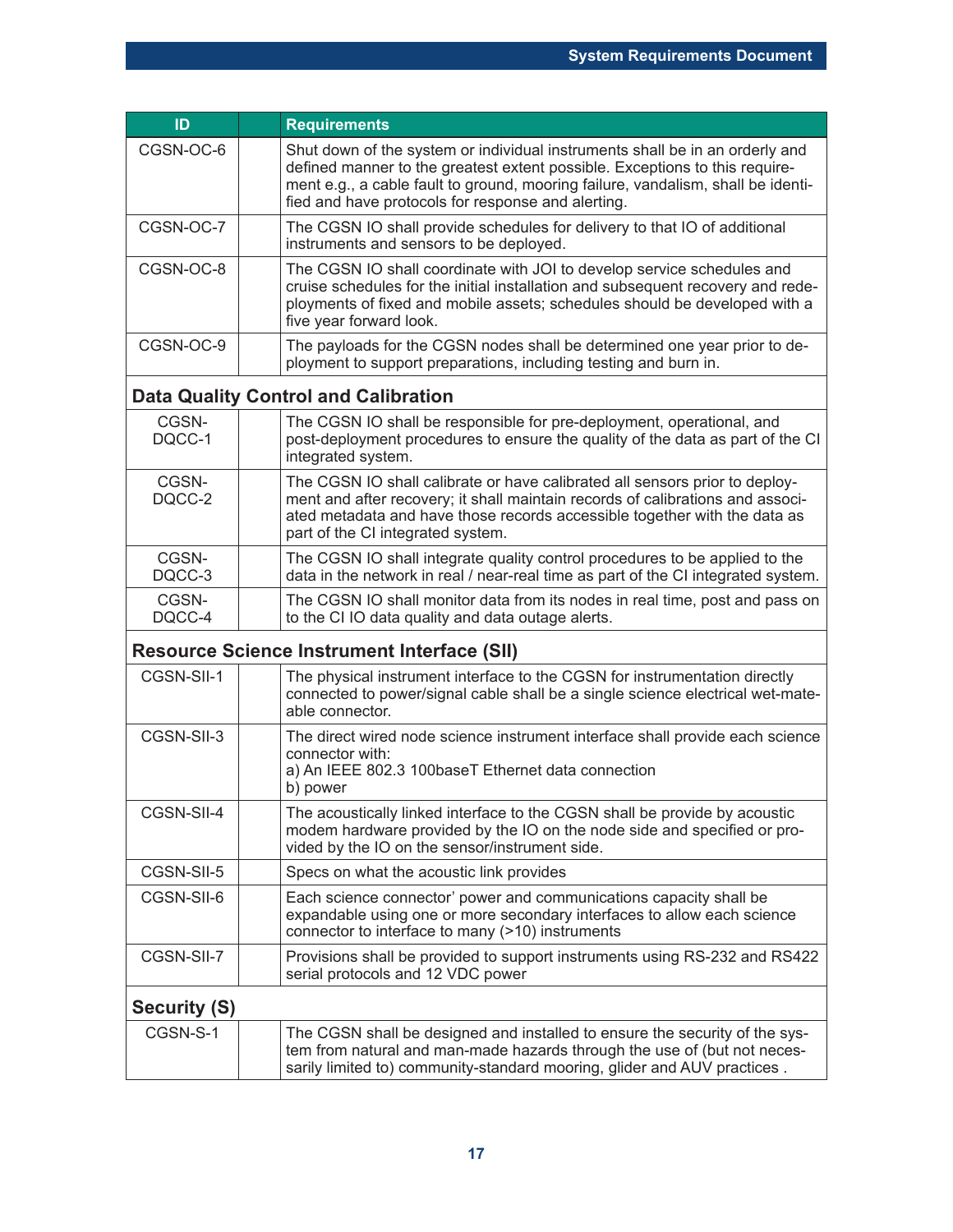| ID                     | <b>Requirements</b>                                                                                                                                                                                                                                                                                                                                                             |  |
|------------------------|---------------------------------------------------------------------------------------------------------------------------------------------------------------------------------------------------------------------------------------------------------------------------------------------------------------------------------------------------------------------------------|--|
| CGSN-S-2               | The shore facilities will have physical security measures to monitor and pro-<br>tect the network and power equipment and inventories                                                                                                                                                                                                                                           |  |
| CGSN-S-3               | The surface buoys of the CGSN moorings will have satellite transmitters to<br>allow them to be tracked in case of theft.                                                                                                                                                                                                                                                        |  |
|                        | <b>Community Instruments/Experiments (CIE)</b>                                                                                                                                                                                                                                                                                                                                  |  |
| CGSN-CIE-1             | While community instruments may be provided as part of the infrastructure of<br>a coastal and global scale observatory, no community instruments or perma-<br>nent time series data acquisition experiments are required for the operation of<br>the CGSN.                                                                                                                      |  |
| <b>Operations (O)</b>  |                                                                                                                                                                                                                                                                                                                                                                                 |  |
| CGSN-O-1               | The CGSN shall be designed so that UNOLS research vessels will be able to<br>perform anticipated maintenance and operational procedures to the greatest<br>extent possible. Exceptions to this requirement shall be identified e.g. initial<br>deployment of the EDP                                                                                                            |  |
| CGSN-O-2               | One or more portable node simulators capable of emulating the node science<br>instrument interface shall be available to users to facilitate instrument devel-<br>opment.                                                                                                                                                                                                       |  |
| CGSN-O-3               | A complete node simulator with wet test capability shall be provided at a<br>CGSN staging area. This simulator shall allow an instrument to be connected<br>in a seawater environment in order to validate to the greatest extent possible,<br>an instrument's readiness for deployment on a CGSN science node.                                                                 |  |
| <b>Reliability (R)</b> |                                                                                                                                                                                                                                                                                                                                                                                 |  |
| CGSN-R-1               | CGSN shall monitor performance in real time and maintain a watch against<br>platform and/or instrument and sensor failures and degradation                                                                                                                                                                                                                                      |  |
| CGSN-R-2               | CGSN shall include in its practices pre-deployment burn-in and testing to<br>support high reliability                                                                                                                                                                                                                                                                           |  |
| CGSN-R-3               | CGSN practice on spares and human resources shall be geared to minimize<br>data loss by mounting service efforts to recover and/or to replace lost or<br>degraded hardware.                                                                                                                                                                                                     |  |
| CGSN-R-4               | CGSN shall conduct analyses of any platform, sensor or instrument failure<br>and degradation, shall monitor failures to alert for patterns and potential fail-<br>ures, shall keep histories for major components, instruments, and sensors.                                                                                                                                    |  |
| CGSN-R-5               | CGSN shall keep apprised of improvements to materials and methods as<br>they apply to platforms and sensors and shall consider upgrades in these tat<br>increase reliability.                                                                                                                                                                                                   |  |
| Environment (E)        |                                                                                                                                                                                                                                                                                                                                                                                 |  |
| CGSN-E-1               | The CGSN nodes shall be designed for their environments: Endurance for<br>the coastal waters of the Pacific Northwest, Pioneer for the continental shelf<br>of the mid-Atlantic Bight, and Global for the selected high latitude and mid-At-<br>lantic sites; the design process will employ environmental data (wind, waves,<br>currents, bottom type) from the specific sites |  |
| CGSN-E-2               | The CGSN nodes shall be capable of operating for periods up to 20% lon-<br>ger than planned turn-around times (6 months for some coastal elements;<br>12 months for global) in recognition of possible weather delays to planned<br>servicing                                                                                                                                   |  |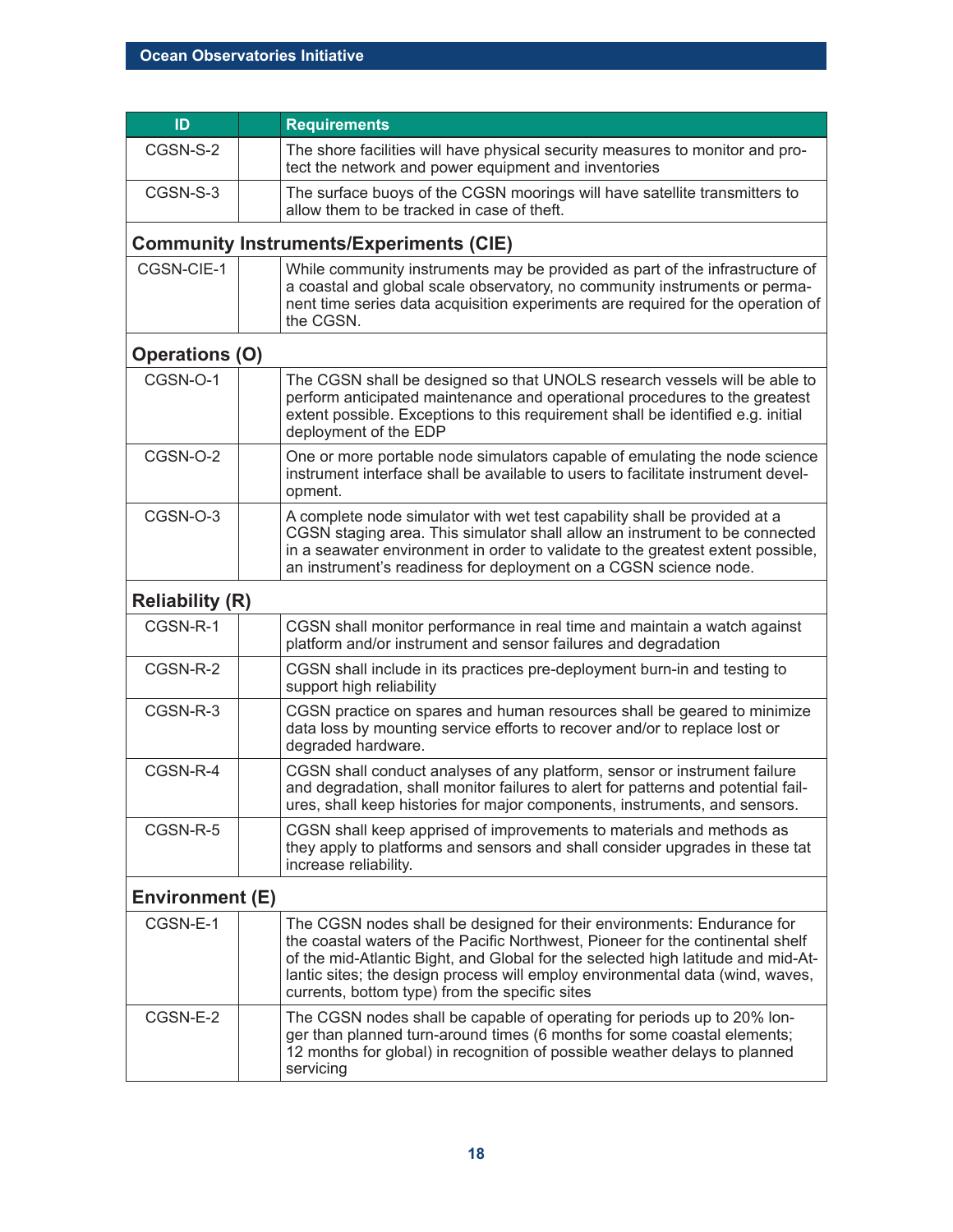| ID         | <b>Requirements</b>                                                                                                                           |
|------------|-----------------------------------------------------------------------------------------------------------------------------------------------|
| $CGSN-E-3$ | CGSN infrastructure shall be designed to minimize failures due to biofouling,<br>corrosion, cyclic fatigue, commercial ship traffic, fishing. |
| CGSN-E-4   | CGSN instruments and sensors shall be designed to mitigate data quality<br>degradation and loss associated with biofouling.                   |

### **3.5 Regional Scale Nodes (RSN)**

| ID                                     | <b>Requirements</b>                                                                                                                                                                                                                                                                       |  |
|----------------------------------------|-------------------------------------------------------------------------------------------------------------------------------------------------------------------------------------------------------------------------------------------------------------------------------------------|--|
| General (G)                            |                                                                                                                                                                                                                                                                                           |  |
| $RSN-G-1$                              | The RSN shall include a power network delivering power to all instruments<br>and infrastructure; a communications network providing high bandwidth<br>communications to all instruments and infrastructure; functional control of all<br>infrastructure components; and time distribution |  |
| RSN-G-2                                | The RSN shall be designed to be expandable, so that additional infrastructure<br>and sensors can be readily connected to the system at a future date                                                                                                                                      |  |
| $RSN-G-3$                              | The RSN infrastructure shall be designed to use electrical wet-mateable con-<br>nectors accessible by academic class remotely operated vehicles (ROVs) e.g.,<br>Ventana, Jason II and ROPOS to enable system maintenance and expansion.                                                   |  |
| RSN-G-4                                | The RSN infrastructure shall support individual instruments or clusters of instru-<br>ments at locations up to 40km around Primary and Secondary Nodes. Remote<br>sites may have reduced power, communications bandwidth and reliability                                                  |  |
| RSN-G-5                                | The RSN shall be designed for an operational life of at least 25 years                                                                                                                                                                                                                    |  |
| RSN-G-6                                | The RSN shall be designed to minimize life cycle costs over the 25 year<br>design life                                                                                                                                                                                                    |  |
| RSN-G-7                                | The RSN power and communication network shall be designed to be up-<br>gradeable over the life of the system                                                                                                                                                                              |  |
| <b>Power Network (PN)</b>              |                                                                                                                                                                                                                                                                                           |  |
| RSN-PN-1                               | The RSN shall provide a power network capable of delivering 10kW of power<br>to each Primary or Secondary Node and their attached secondary infrastruc-<br>ture. Each backbone cable to the Shore Station capable of delivering a total<br>of 40kW of power.                              |  |
| RSN-PN-2                               | Provisions to allocate power delivery resources to the various infrastructure<br>ports shall be provided                                                                                                                                                                                  |  |
| RSN-PN-3                               | The RSN power network shall be designed to have electrical noise levels<br>that do not prevent oceanographic sensors making low signal level measure-<br>ments.                                                                                                                           |  |
| <b>Data Communication Network (CN)</b> |                                                                                                                                                                                                                                                                                           |  |
| RSN-CN-1                               | A communications network shall be provided to connect all instruments to<br>their attached shore station, and with users and operators via the CyberInfra-<br>structure                                                                                                                   |  |
| RSN-CN-2                               | The communication network shall provide an aggregate data rate of at least 1<br>Gb/s (goal 10Gb/s) from each Primary Node in the system                                                                                                                                                   |  |
| RSN-CN-3                               | Latency of interactions between the shore facility and an instrument on any<br>node in the system shall be less than 0.1 seconds                                                                                                                                                          |  |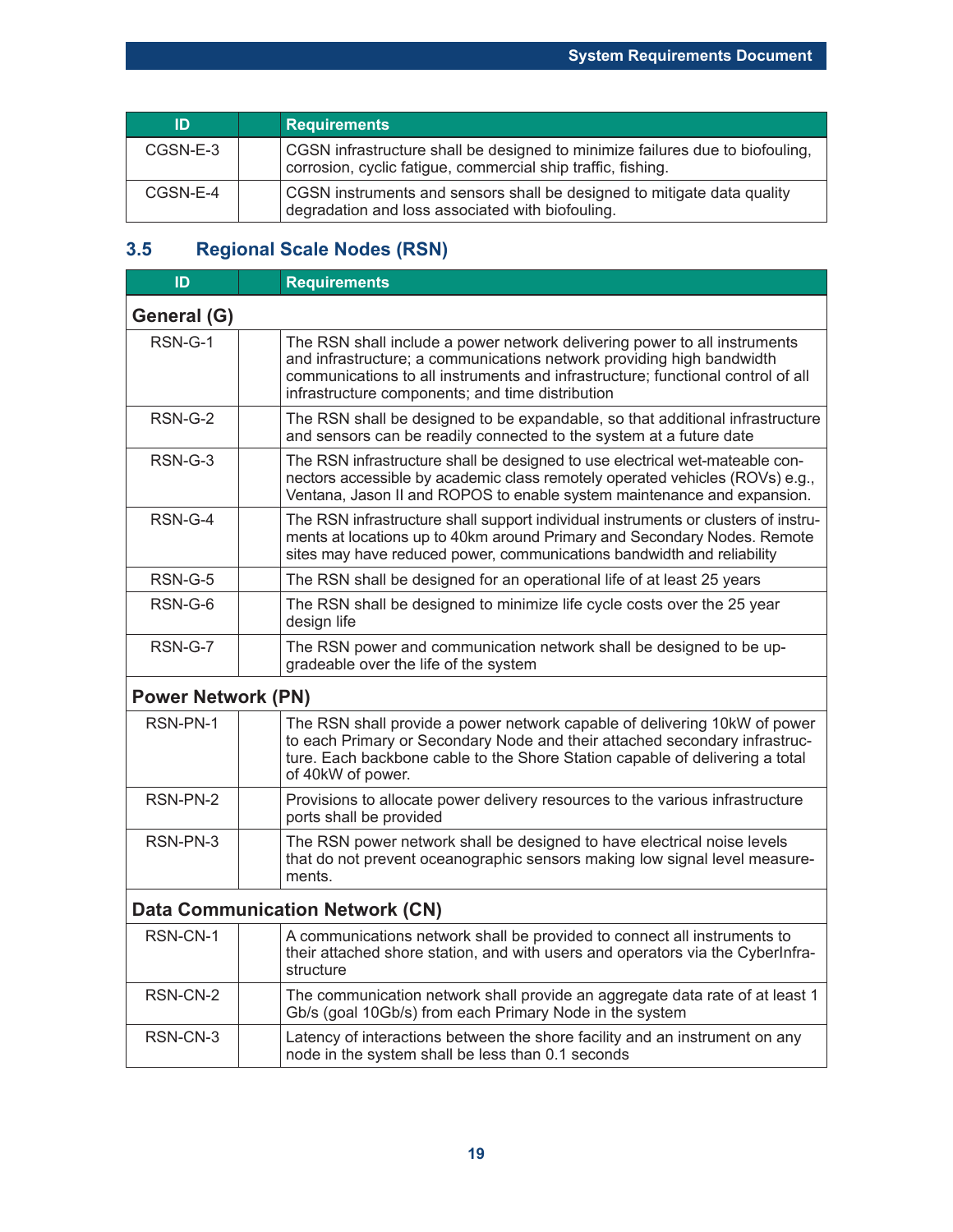| ID                        | <b>Requirements</b>                                                                                                                                                                                                                                                                                                                                                            |  |
|---------------------------|--------------------------------------------------------------------------------------------------------------------------------------------------------------------------------------------------------------------------------------------------------------------------------------------------------------------------------------------------------------------------------|--|
|                           | <b>Resource Time Distribution (TD)</b>                                                                                                                                                                                                                                                                                                                                         |  |
| RSN-TD-1                  | The RSN shall provide instruments with a mechanism to time stamp data<br>samples with a date including year, day, hour, minute and second and frac-<br>tion of a second with a resolution and local accuracy for each site around a<br>Primary or Secondary Node of at least 10 us through the CI.                                                                             |  |
| RSN-TD-2                  | The absolute accuracy of the timestamp mechanism will be at least 1 ms<br>referenced to UTC-USNO as provided by the Global Positioning System.                                                                                                                                                                                                                                 |  |
|                           | <b>Observatory Control (OC)</b>                                                                                                                                                                                                                                                                                                                                                |  |
| RSN-OC-1                  | The RSN shall provide reliable control of both the power and communication<br>infrastructure on the RSN network                                                                                                                                                                                                                                                                |  |
| RSN-OC-2                  | The RSN shall provide for measuring, logging and accessing engineering<br>data defining the system state and power and communication bandwidth<br>utilization                                                                                                                                                                                                                  |  |
| RSN-OC-3                  | The RSN shall be designed to deliver power where science needs and priori-<br>ties dictate                                                                                                                                                                                                                                                                                     |  |
| RSN-OC-4                  | The RSN shall be capable of detecting and isolating electrically faulted instru-<br>ments with no permanent damage to other instruments. The fault isolation<br>process shall be less than 5 minutes during which time power and data ser-<br>vices to other nearby instruments may be affected                                                                                |  |
| RSN-OC-5                  | The RSN shall be capable of detecting and isolating faulted infrastructure<br>with no permanent damage to other infrastructure or instruments. The fault<br>isolation process will be automatic and take less than 5 minutes but the fault<br>identification, resolution and system restart may need human intervention<br>with an initial response time less than 30 minutes. |  |
| RSN-OC-6                  | Shut down of the system or individual instruments shall be in an orderly and<br>defined manner to the greatest extent possible. Exceptions to this require-<br>ment e.g., a cable fault to ground, shall be identified                                                                                                                                                         |  |
| Instrument Interface (II) |                                                                                                                                                                                                                                                                                                                                                                                |  |
| RSN-II-1                  | The RSN Junction Boxes shall provide up to 8 ports to connect to science<br>instruments via dry mate or ROV mateable connectors                                                                                                                                                                                                                                                |  |
| RSN-II-2                  | The Junction Box instrument interface shall provide each connector with<br>preconfigured hardware interfaces and protocols appropriate for each sensor,<br>including RS232, RS485, RS422 and Ethernet 10/100baseT.                                                                                                                                                             |  |
| RSN-II-3                  | Power shall be provided to sensors connected to the Junction Boxes with<br>preconfigured Voltages appropriate for each sensor, between 12 and 48 volts.                                                                                                                                                                                                                        |  |
| <b>Security (S)</b>       |                                                                                                                                                                                                                                                                                                                                                                                |  |
| RSN-S-1                   | The RSN shall be designed and installed to reduce the risk to the security of<br>the system from natural and man-made hazards through the use of (but not<br>necessarily limited to) industry-standard cable burial practices and the use<br>of trawl-resistant design practices for all seafloor infrastructure installed in<br>waters that are fished.                       |  |
| RSN-S-2                   | The Shore Stations and Backhaul Huts will have physical security measures<br>to monitor and protect the network and power equipment                                                                                                                                                                                                                                            |  |